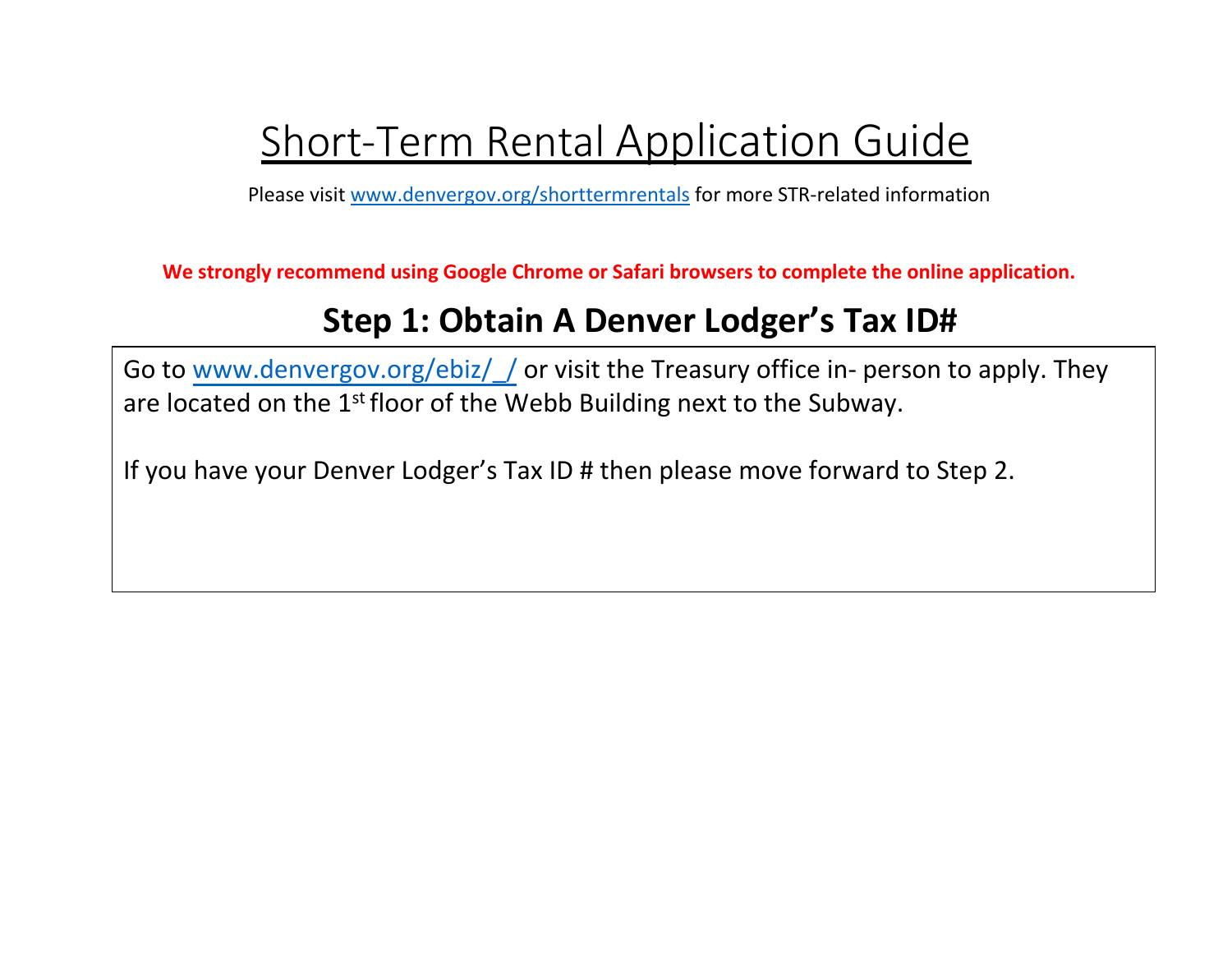# **Step 2: Apply for the STR Business License**

Once you have your Denver Lodger's Tax ID, apply for your Short- Term Rental License online at

<https://www.denvergov.org/AccelaCitizenAccess/Account/RegisterDisclaimer.aspx>

A step-by-step guide through the online application portal follows. If you have any issues during the online application portal process, please contact us at **STR@denvergov.org** or call 3-1-1.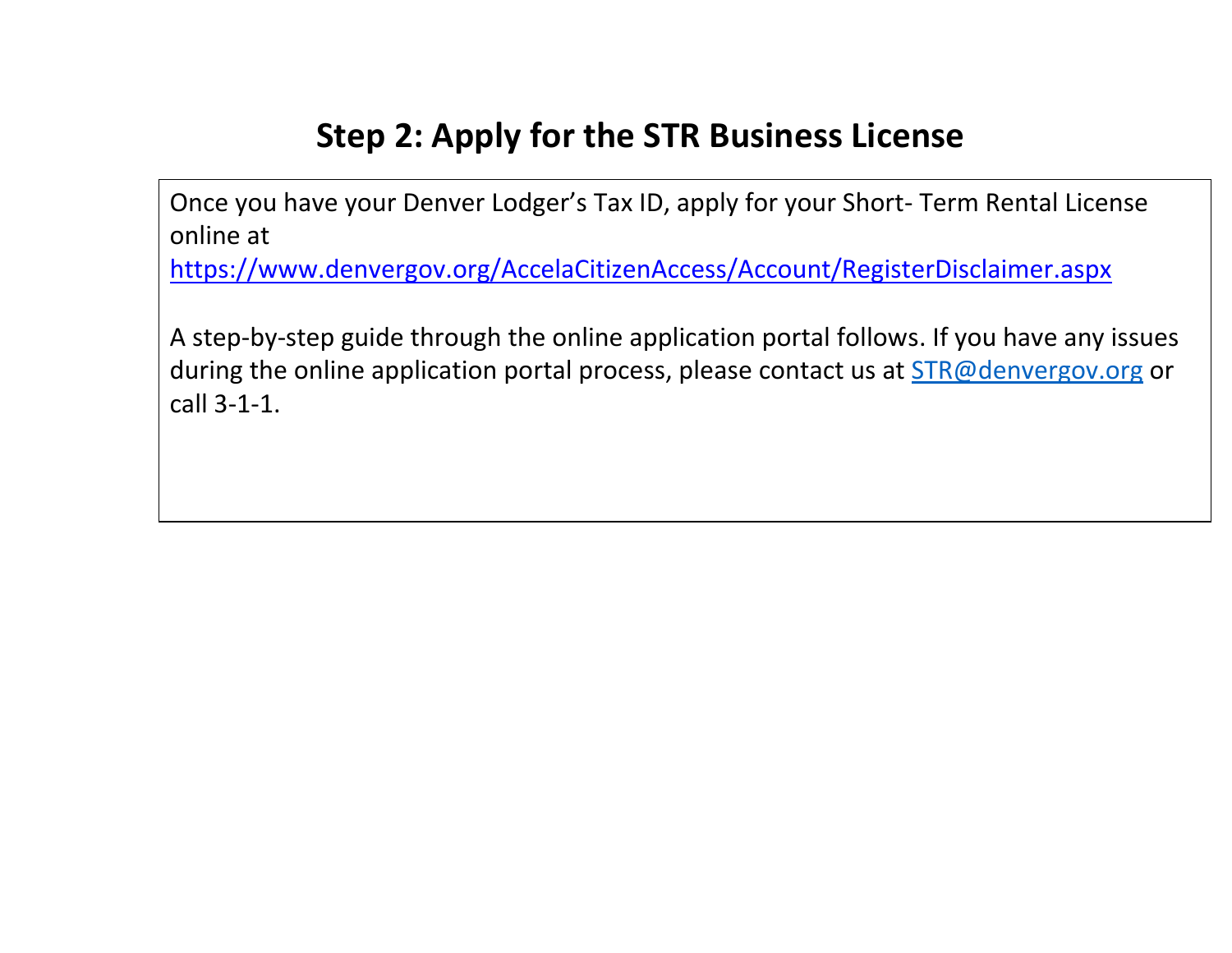

Register for an account Login

 $\circ$ .

Search...

# **Denver's Permitting and Licensing Center**

|                 |  | Home Development Services Business Licenses Contractor Licensing Right-of-Way |  |
|-----------------|--|-------------------------------------------------------------------------------|--|
| Advanced Search |  |                                                                               |  |

 $\Delta \omega$ 

٠

 $\overline{\mathbf{v}}$ 

A to Z

#### **Account Registration**

You will be asked to provide the following to open an account:

- . Username and password
- Contact information

Please review and accept the terms below to proceed.

#### **General Disclaimer**

While the City attempts to keep its Web information accurate and timely, the City neither warrants nor makes representations as to the functionality or condition of this Web site, its suitability for use, freedom from interruptions or from computer virus, or non-infringement of proprietary rights. Web materials have been compiled from a variety of sources and are subject to change without notice from the City as a result of updates and corrections.

All trademarks and service marks contained in or displayed on this Web site are the  $\sim$ 

I have read and accepted the above terms.

#### **Continue Registration »**

Read the General Disclaimer and then check the box accepting the terms and then click on "Continue Registration".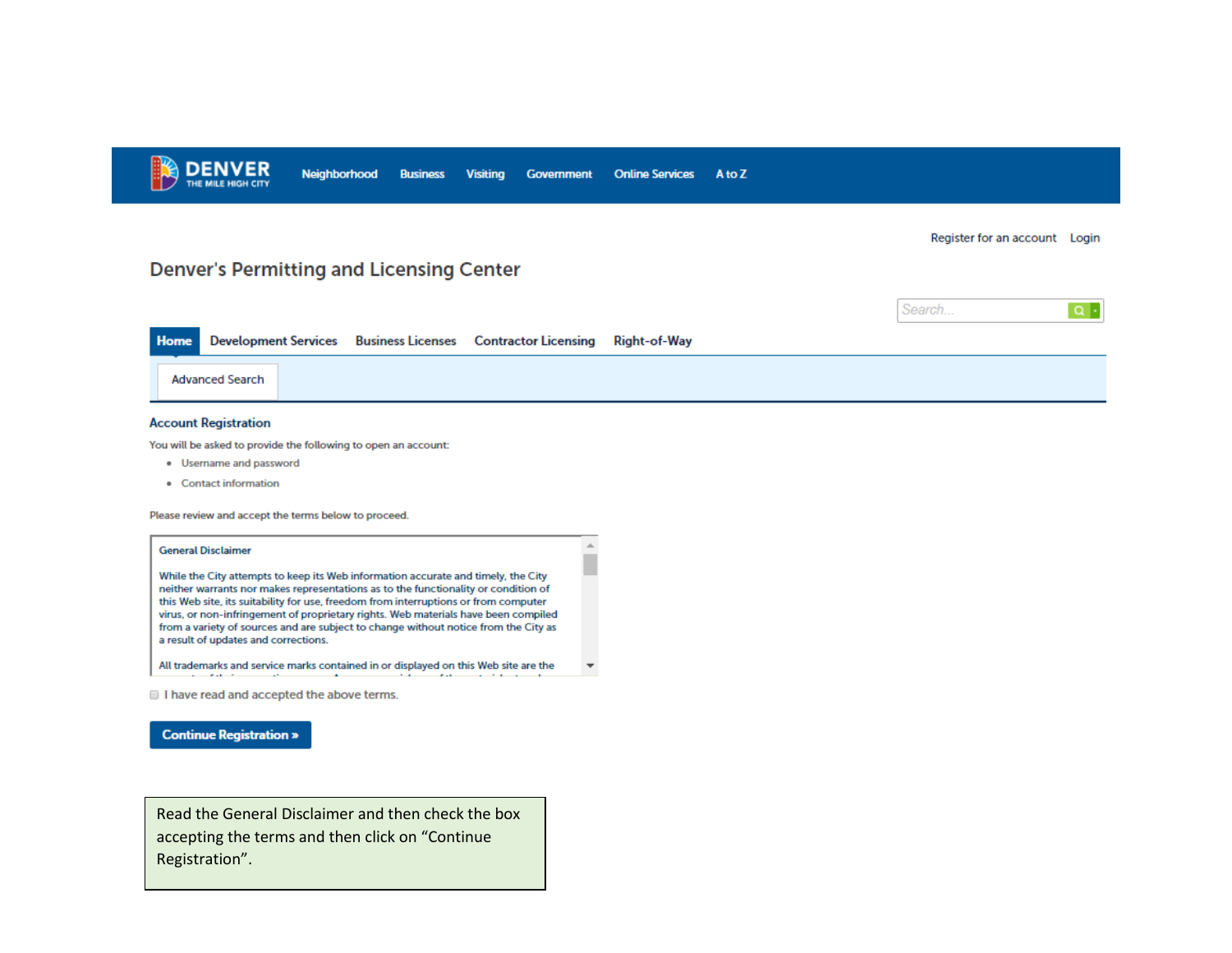Fill out all "Login Information". You will need to remember all of your login information along with the security question and answer.

|                |                                                                                      |                                     |                                                                          |  | Register for an account Login |            |
|----------------|--------------------------------------------------------------------------------------|-------------------------------------|--------------------------------------------------------------------------|--|-------------------------------|------------|
|                | <b>Denver's Permitting and Licensing Center</b>                                      |                                     |                                                                          |  |                               |            |
|                |                                                                                      |                                     |                                                                          |  | Search                        | $\alpha$ . |
| <b>Home</b>    |                                                                                      |                                     | Development Services Business Licenses Contractor Licensing Right-of-Way |  |                               |            |
|                | <b>Account Registration Step 2:</b><br><b>Enter/Confirm Your Account Information</b> |                                     |                                                                          |  | * Indicates a required field. |            |
|                | <b>Login Information</b>                                                             |                                     |                                                                          |  |                               |            |
|                | Please click on the (?) button for help.                                             |                                     |                                                                          |  |                               |            |
| *Username:     |                                                                                      | ◉                                   |                                                                          |  |                               |            |
|                | *E-mail Address:                                                                     |                                     |                                                                          |  |                               |            |
| * Password:    |                                                                                      | ◉                                   |                                                                          |  |                               |            |
|                | * Type Password Again:                                                               |                                     |                                                                          |  |                               |            |
|                | * Enter Security Question:                                                           | ◉                                   |                                                                          |  |                               |            |
| * Answer:      |                                                                                      | ◉                                   |                                                                          |  |                               |            |
|                | <b>My Contact Information</b>                                                        |                                     |                                                                          |  |                               |            |
| *Required      |                                                                                      |                                     |                                                                          |  |                               |            |
| <b>Add New</b> |                                                                                      |                                     |                                                                          |  |                               |            |
|                | I'm not a robot<br><b>Continue Registration »</b>                                    | <b>NECAPTOMA</b><br>Privacy - Terma |                                                                          |  |                               |            |
|                |                                                                                      |                                     |                                                                          |  |                               |            |
|                |                                                                                      |                                     |                                                                          |  |                               |            |

Click on "Add New" box to enter your Contact Information"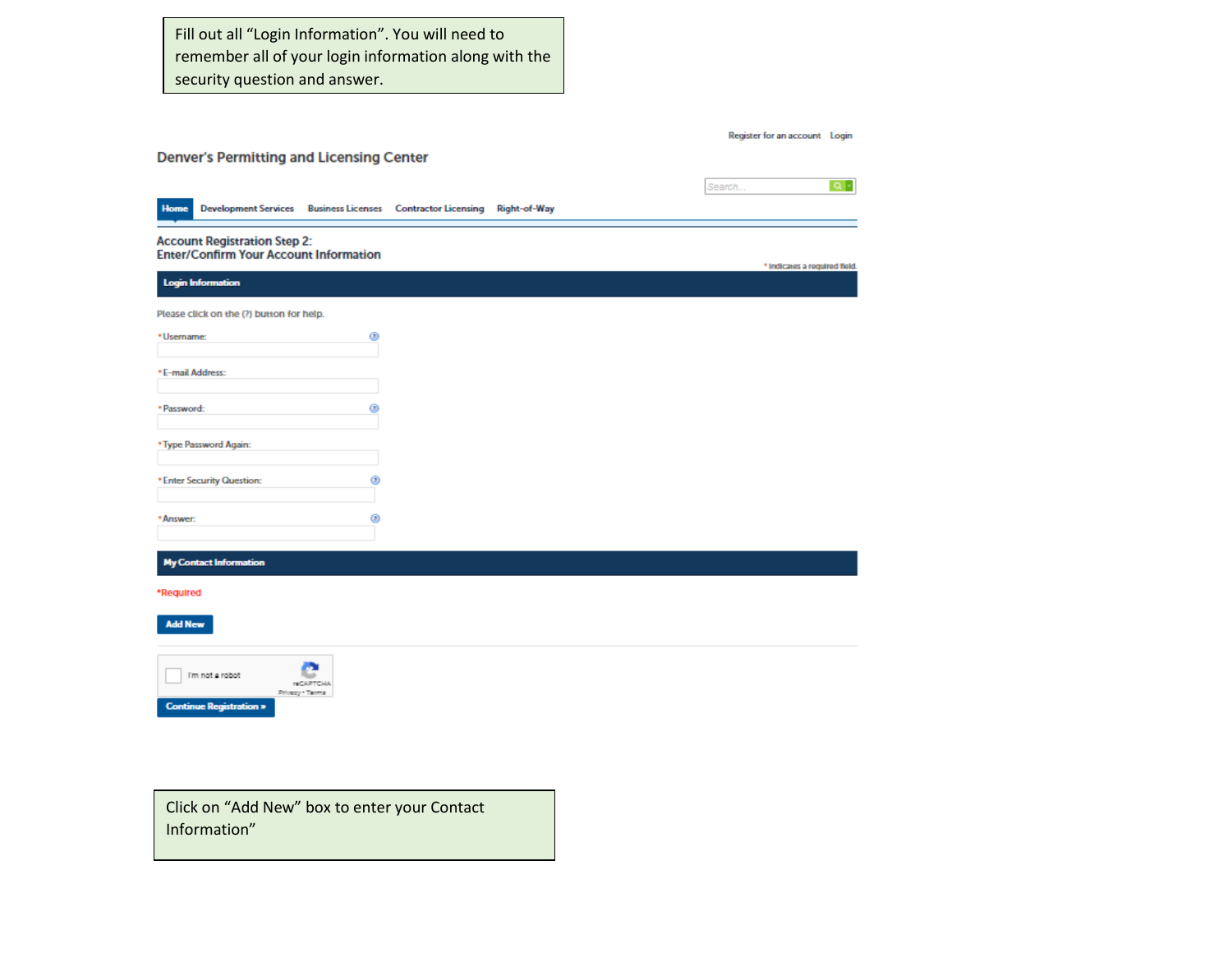|           | <b>Contact Information</b>                         |                        |                | × |  |
|-----------|----------------------------------------------------|------------------------|----------------|---|--|
| $(?)$ but | *Address Line 1:                                   |                        |                | ┻ |  |
|           | 201 W Colfax Ave                                   |                        |                |   |  |
|           | *City:                                             |                        |                |   |  |
|           | Denver                                             |                        |                |   |  |
| ail.cor   |                                                    |                        |                |   |  |
|           | *State:                                            |                        |                |   |  |
|           | CO<br>۰                                            |                        |                |   |  |
|           | *Zip:                                              |                        |                |   |  |
| m:        | 80202-                                             |                        |                |   |  |
|           | Home Phone:                                        | <b>Business Phone:</b> | *Cell Phone:   |   |  |
| tion:     |                                                    |                        | (720) 865-2684 |   |  |
| ame       |                                                    |                        |                |   |  |
|           | Fax:                                               |                        |                |   |  |
|           |                                                    |                        |                |   |  |
|           | *E-mail:                                           |                        |                |   |  |
| ation     |                                                    |                        |                |   |  |
|           |                                                    |                        |                |   |  |
|           | <b>Continue</b><br>Clear<br><b>Discard Changes</b> |                        |                |   |  |
|           |                                                    |                        |                |   |  |
|           |                                                    |                        |                |   |  |
|           |                                                    |                        |                |   |  |
|           |                                                    |                        |                |   |  |
|           | ŒΤ                                                 |                        |                |   |  |
|           |                                                    |                        |                |   |  |

This box will pop up after you click on "Add New" above. Fill out all required fields. Click "Continue when all fields are completed.

## My Contact Information

#### \*Reguired

#### Contact added successfully.

**Work Phon** Fact **Edit Remove**  You will see the "Contact added successfully" message. If you need to Edit or Remove that contact, you can click on one of those buttons. If you do not need to edit move to the next section "I'm not a robot".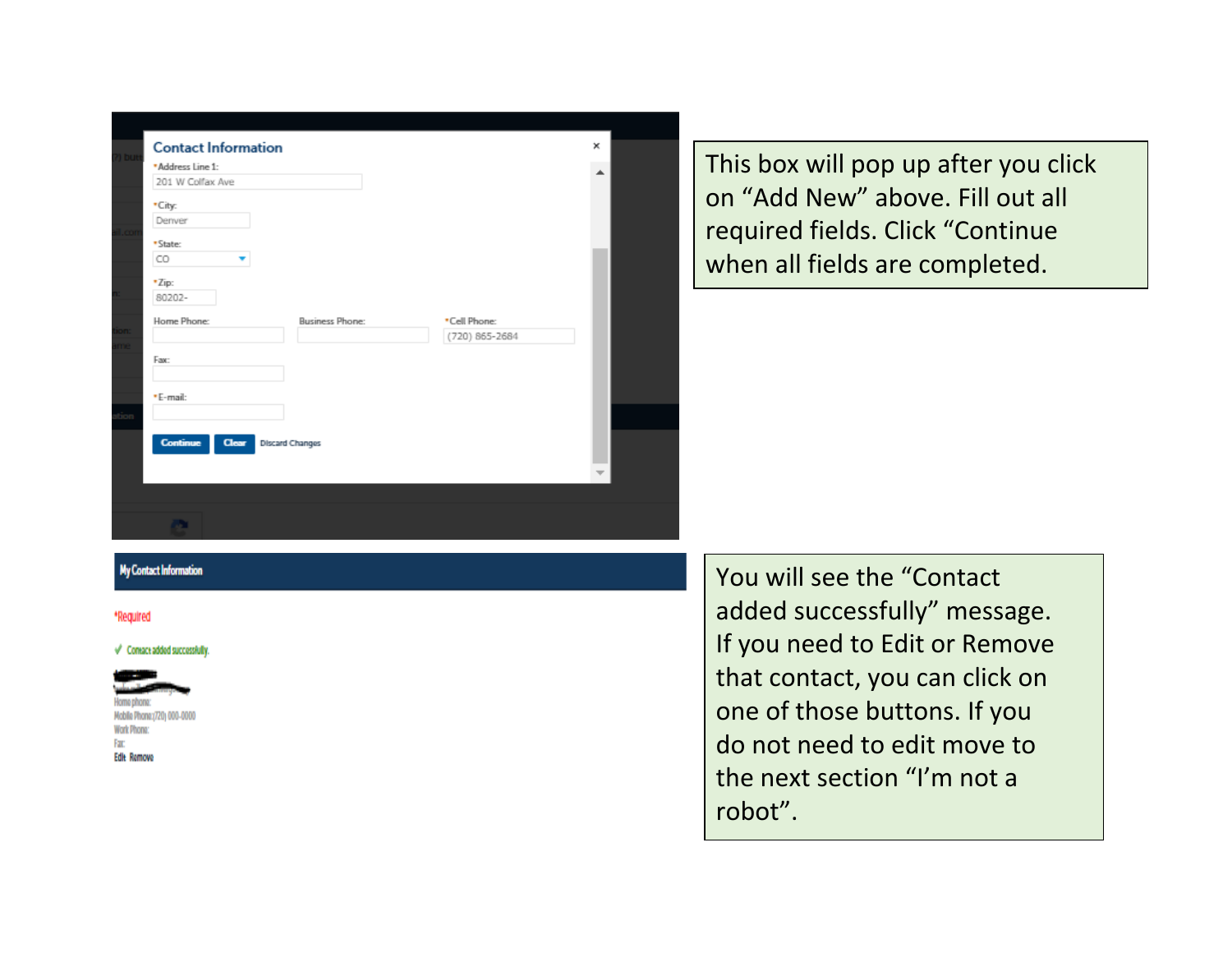

Click on the "I'm not a robot" box.



Follow instructions on pop up window and then click on "Verify".



You will see the Green Checkmark for success. Then click on "Continue Registration".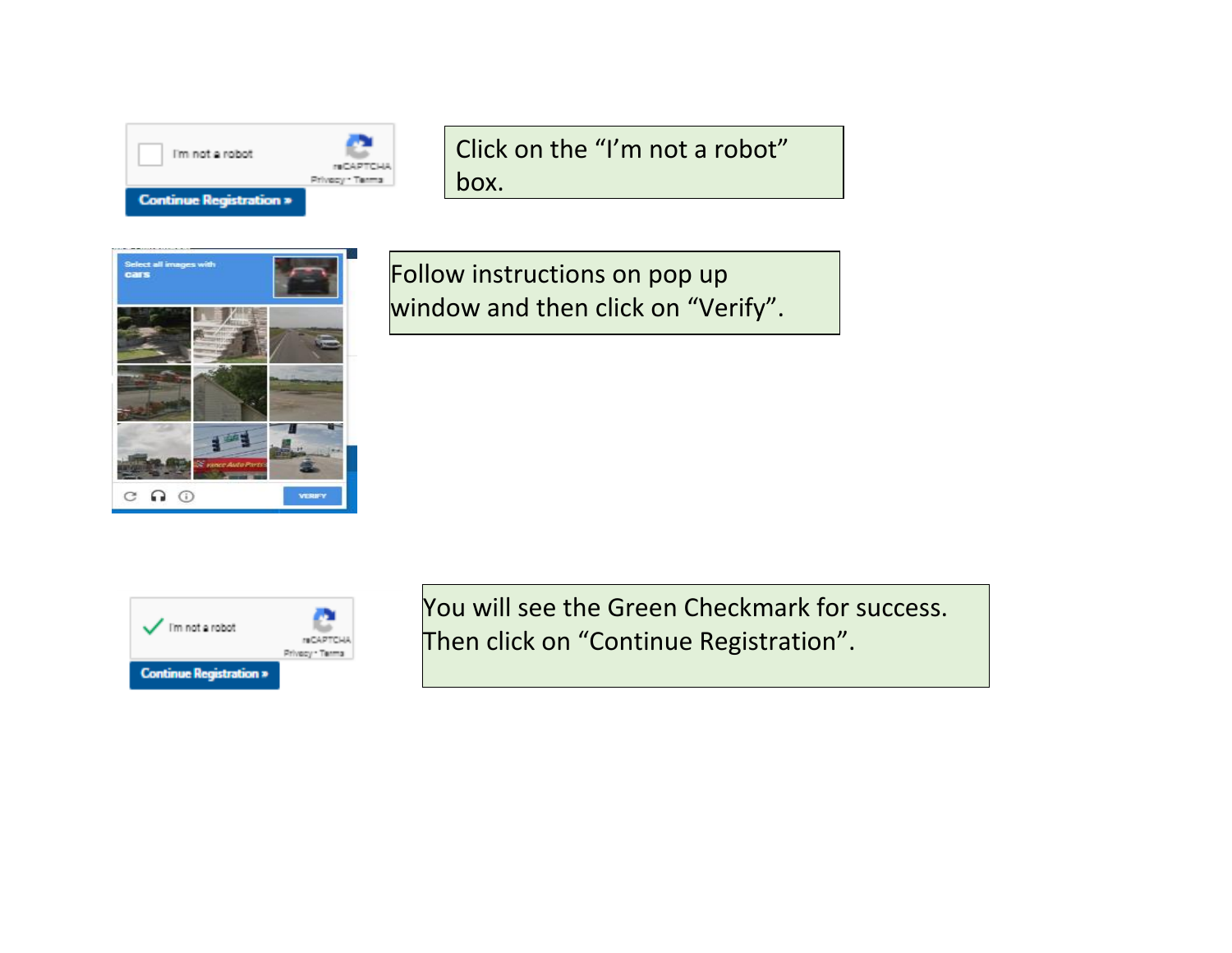| <b>Neighborhood</b><br><b>Business</b><br>Government<br>A to Z<br><b>Online Services</b><br>Visitina                  |                                     |  |  |  |  |
|-----------------------------------------------------------------------------------------------------------------------|-------------------------------------|--|--|--|--|
|                                                                                                                       | Register for an account Login       |  |  |  |  |
| <b>Denver's Permitting and Licensing Center</b>                                                                       |                                     |  |  |  |  |
| <b>Development Services</b><br><b>Home</b><br><b>Business Licenses</b><br><b>Contractor Licensing</b><br>Right-of-Way | $\alpha$ .<br>Search                |  |  |  |  |
| <b>Advanced Search</b>                                                                                                | You will now enter your Username    |  |  |  |  |
| Log in »<br>Username or E-mail:<br>Password:                                                                          | or E-mail that you used to register |  |  |  |  |
|                                                                                                                       | your account. Enter your password   |  |  |  |  |
| New Users: Register for an account<br>I've forgotten my password<br>Remember me on this computer                      | and click on "Log in".              |  |  |  |  |

Please Log In<br>Online services require login. If you are an existing user, please enter your username and password in the box on the right.

# **New Users**

If you are a new user, please register for a free account.

#### Contractors

During the street of the contractor's license to your account. Once you are logged in, go to "My Account" and click "Add a License."

#### Need help fast? Online FAQs and tutorials here.

If you can't find your answer online, call Denver 311: Within Denver, dial 3-1-1 Outside of Denver, dial 720-913-1311 Hours are 7am-8pm (M-F) and 8am-5pm (Sat./Sun.).

**Register Now »**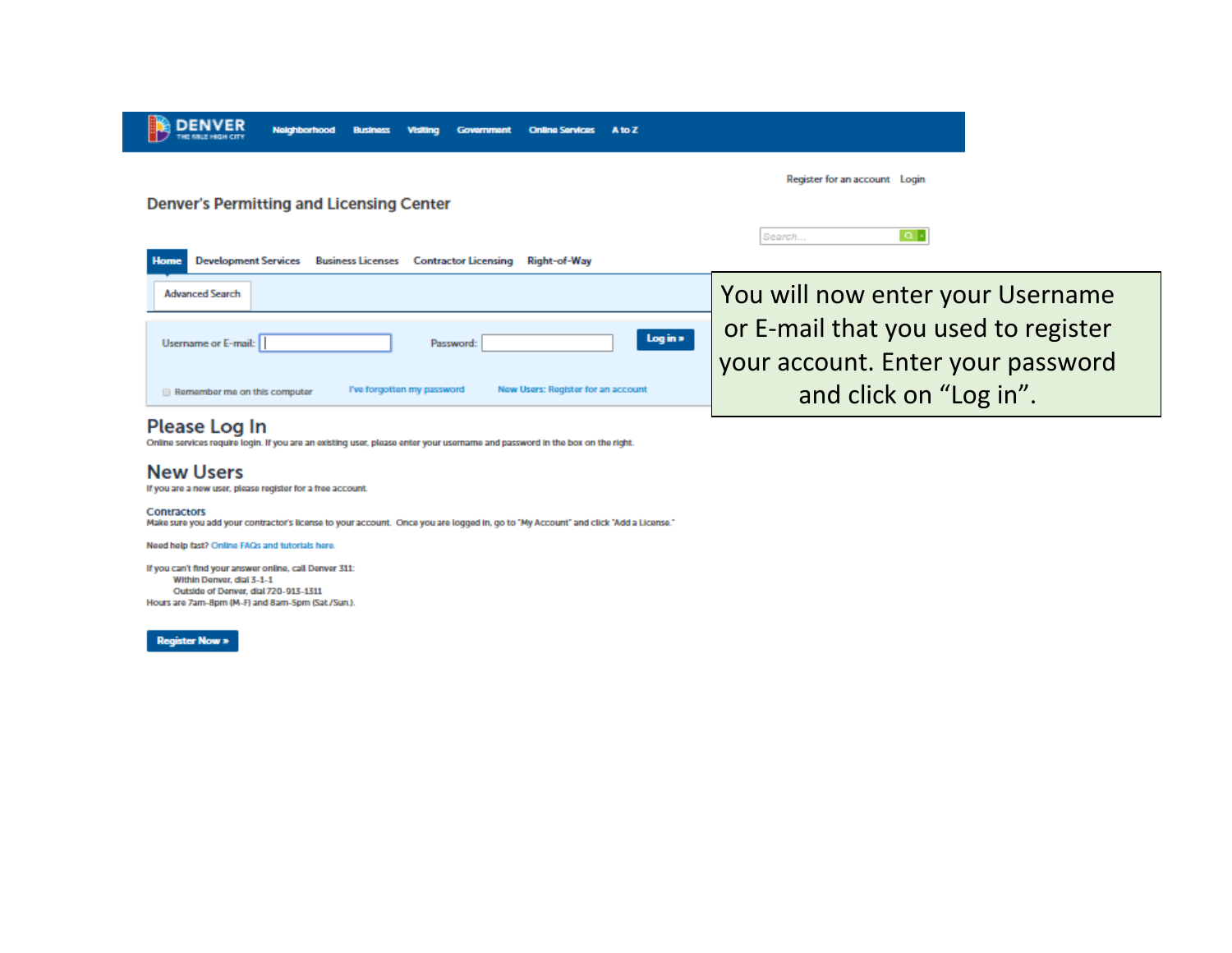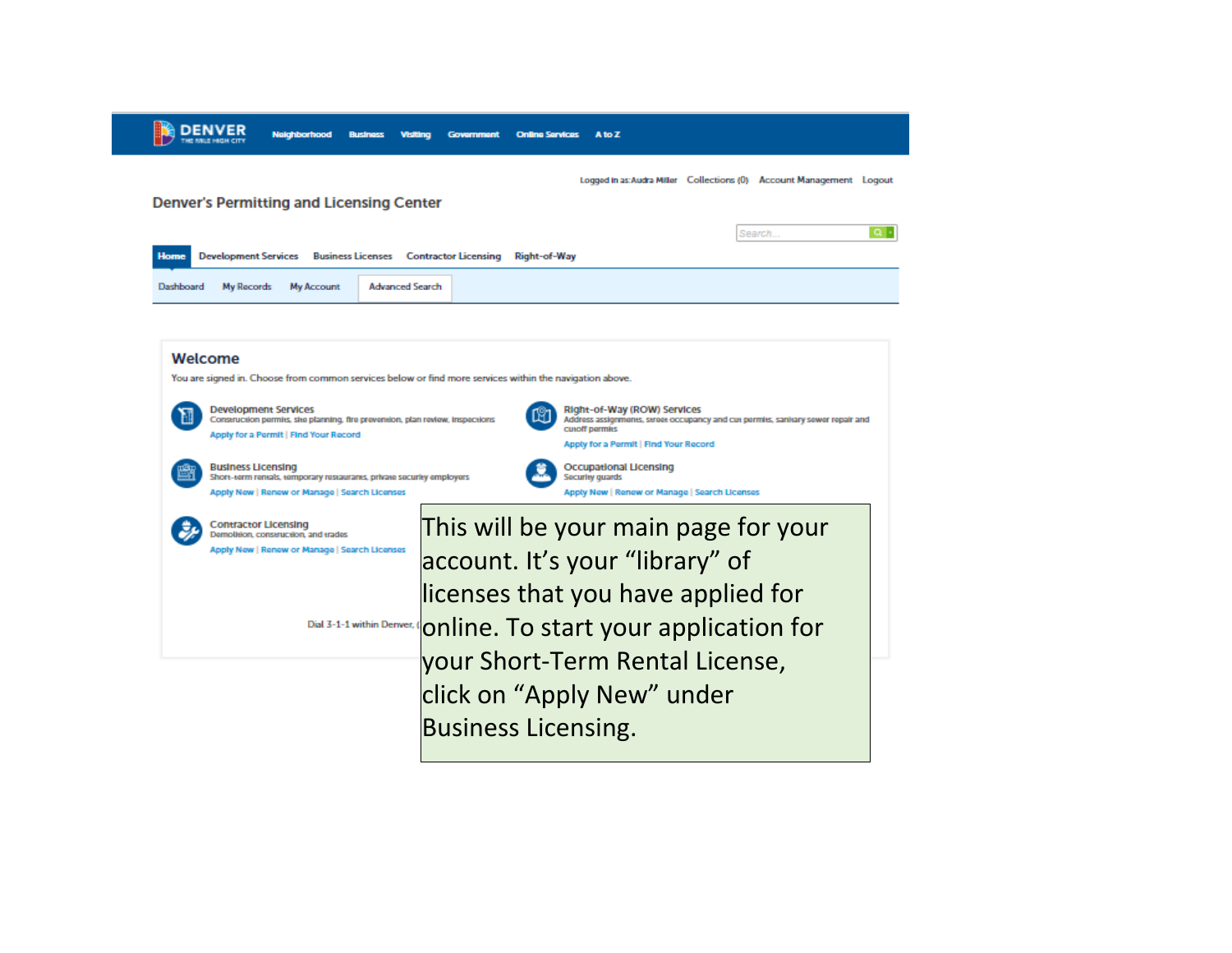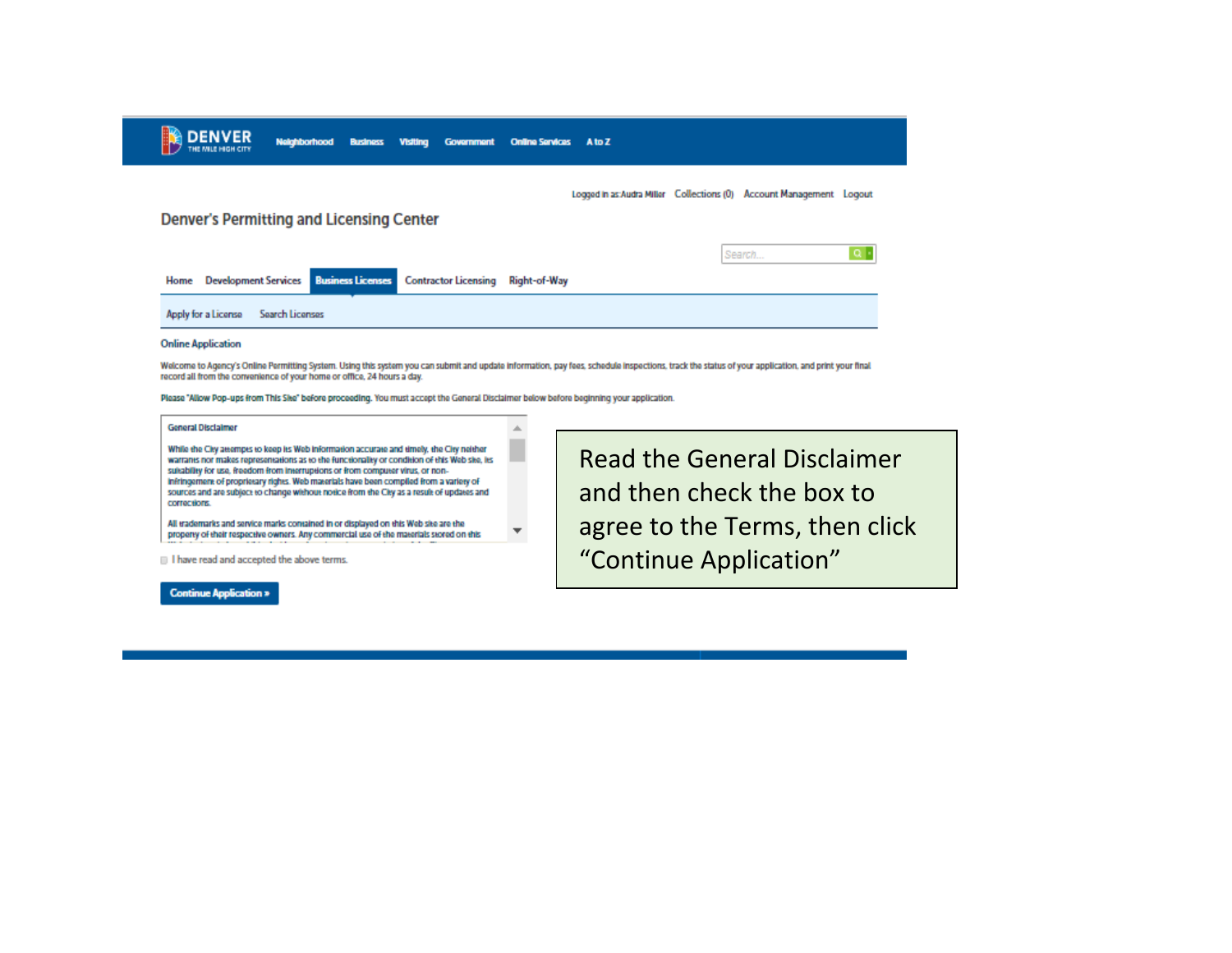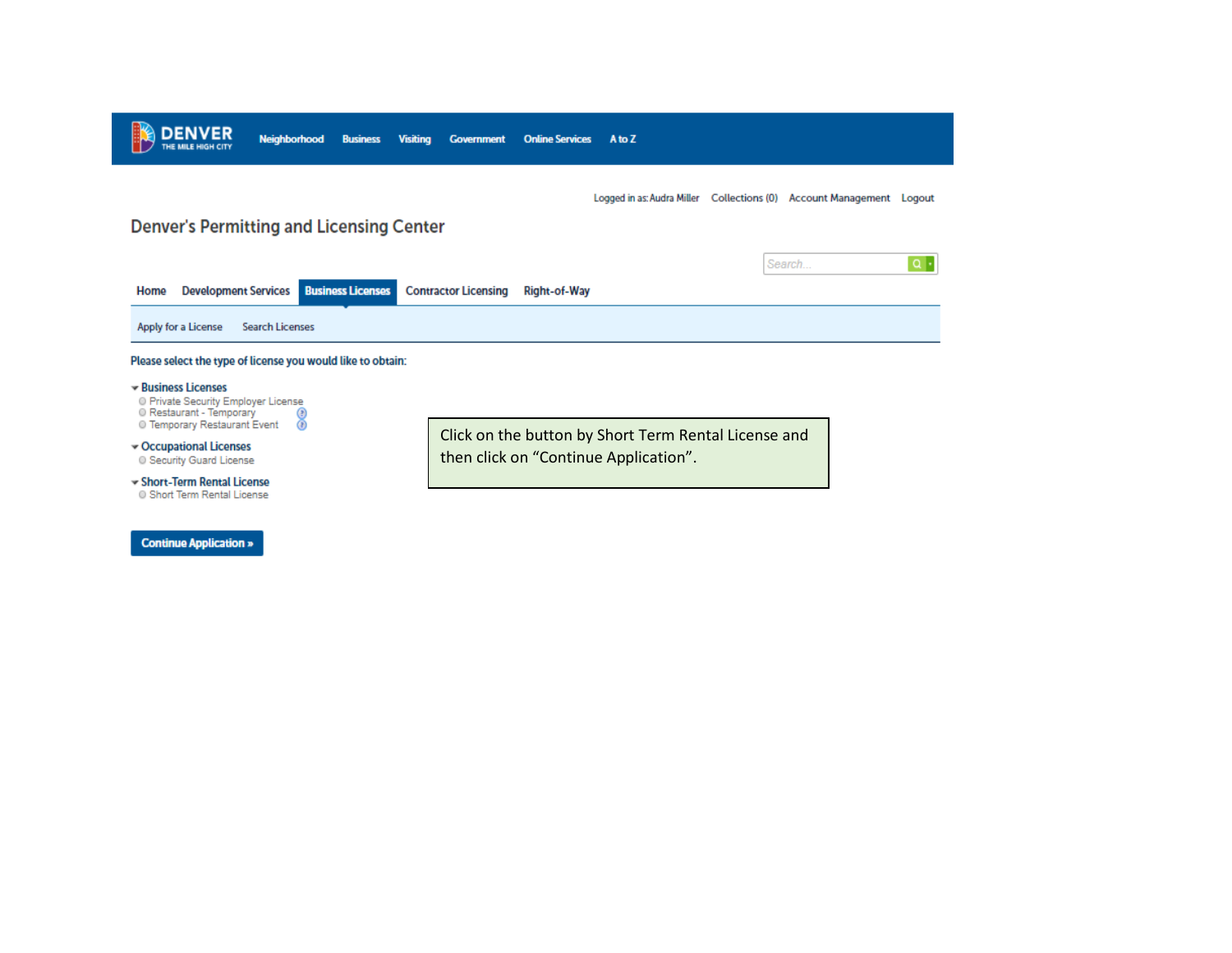# **Denver's Permitting and Licensing Center**

|                                                      |                                  |                             |                                                                                                      |                             |                        |                                                                                                                                                                                                                                                                                                                                                                                                | Search        | $Q +$                         |
|------------------------------------------------------|----------------------------------|-----------------------------|------------------------------------------------------------------------------------------------------|-----------------------------|------------------------|------------------------------------------------------------------------------------------------------------------------------------------------------------------------------------------------------------------------------------------------------------------------------------------------------------------------------------------------------------------------------------------------|---------------|-------------------------------|
| Home                                                 |                                  | <b>Development Services</b> | <b>Business Licenses</b>                                                                             | <b>Contractor Licensing</b> | <b>Right-of-Way</b>    |                                                                                                                                                                                                                                                                                                                                                                                                |               |                               |
|                                                      | Apply for a License              | <b>Search Licenses</b>      |                                                                                                      |                             |                        |                                                                                                                                                                                                                                                                                                                                                                                                |               |                               |
|                                                      | <b>Short Term Rental License</b> |                             |                                                                                                      |                             |                        |                                                                                                                                                                                                                                                                                                                                                                                                |               |                               |
| General                                              | Information                      |                             | 2 Statement of<br>Understanding                                                                      |                             | 3 Review               | 4 Pay Fees                                                                                                                                                                                                                                                                                                                                                                                     | 5 Application |                               |
|                                                      |                                  |                             | Step 1: General Information > Eligibility Questions                                                  |                             | "Continue Application" | Answer all Eligibility Questions and then click on                                                                                                                                                                                                                                                                                                                                             |               | * Indicates a required field. |
|                                                      | <b>Eligibility Questions</b>     |                             |                                                                                                      |                             |                        |                                                                                                                                                                                                                                                                                                                                                                                                |               |                               |
| O Yes O No<br>© Yes © No<br>O Yes O No<br>O Yes O No |                                  |                             | *Are you applying for a short-term rental license at a property which is your primary residence?     |                             |                        | *Are you the owner of the property or, if you are a renter, have you obtained consent from the owner to use the property as a short-term rental?<br>*Does the use of the property for a short-term rental conform to the requirements set out in the Denver Zoning Code?<br>*Does the property have a smoke detector, carbon monoxide detector, and fire extinguisher available for guest use? |               |                               |
| © Yes © No                                           |                                  |                             | *Have you notified your insurance company of your intent to use the property as a short-term rental? |                             |                        | * Is the property to be used for a short-term rental insured as required by the Rules Governing Short-Term Rentals?                                                                                                                                                                                                                                                                            |               |                               |
| © Yes © No                                           | O Yes/Not Applicable O No        |                             |                                                                                                      |                             |                        | *If the property is included in a Home Owners Association (HOA), have you notified the HOA of your intent to use the property as a short-term rental?                                                                                                                                                                                                                                          |               |                               |
| © Yes © No                                           |                                  |                             | *Have you obtained a valid Denver lodger's tax account?                                              |                             |                        |                                                                                                                                                                                                                                                                                                                                                                                                |               |                               |

Save and resume within 30 days

**Continue Application »**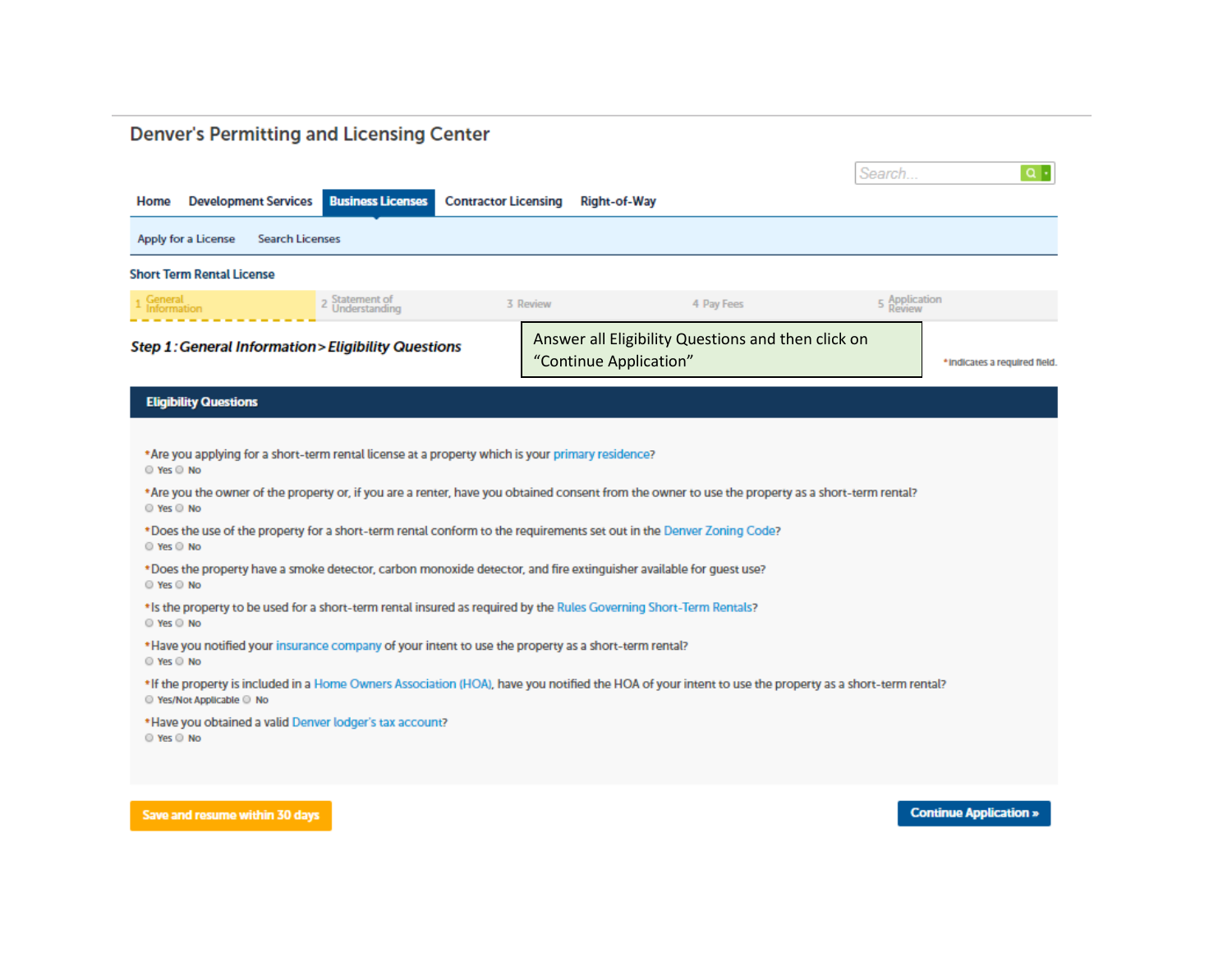# **Denver's Permitting and Licensing Center**

|                                                                                             |                                 |                             |                     | Search        |  |  |
|---------------------------------------------------------------------------------------------|---------------------------------|-----------------------------|---------------------|---------------|--|--|
| <b>Development Services Business Licenses</b><br>Home                                       |                                 | <b>Contractor Licensing</b> | <b>Right-of-Way</b> |               |  |  |
| Apply for a License<br><b>Search Licenses</b>                                               |                                 |                             |                     |               |  |  |
| <b>Short Term Rental License</b>                                                            |                                 |                             |                     |               |  |  |
| 1 General<br>1 Information                                                                  | 2 Statement of<br>Understanding | 3 Review                    | 4 Pay Fees          | 5 Application |  |  |
| Step 1: General Information > Notice of Required Documents<br>* Indicates a required field. |                                 |                             |                     |               |  |  |

# **Notice of Required Documents**

Please be advised that, before submitting this application, you will need to upload the following documents. If you do not have these documents, please save your application and return to it once you have obtained them.

#### Incomplete applications will be rejected.

#### ALL SHORT-TERM RENTAL APPLICANTS

- Note the documents below must reflect the name of the Applicant and the address of the Short-Term Rental
	- . A copy of your Colorado Driver's License or Colorado Identification Card
	- . And at least one of the following:
		- Motor Vehicle Registration
		- Voter Registration
		- Tax Documents
		- Utility Bill

#### IF YOU DO NOT OWN THE SHORT-TERM RENTAL PROPERTY

Note - the document below must reflect the name of the Applicant and the address of the Short-Term Rental

• A Possession of Property Certificate

This is a list of types of required documents that will need to be uploaded during this online application process. Gather the required documents and have them saved to your computer documents folder. Make sure that your Colorado Driver's License or Colorado Identification Card shows the front and back. If you are renting, make sure the Possession of Property Certificate is completed and signed appropriately before uploading. Click on "Continue Application"

For more information about these documents please refer to the Short-Term Rental Web Page

Save and resume within 30 days

**Continue Application »**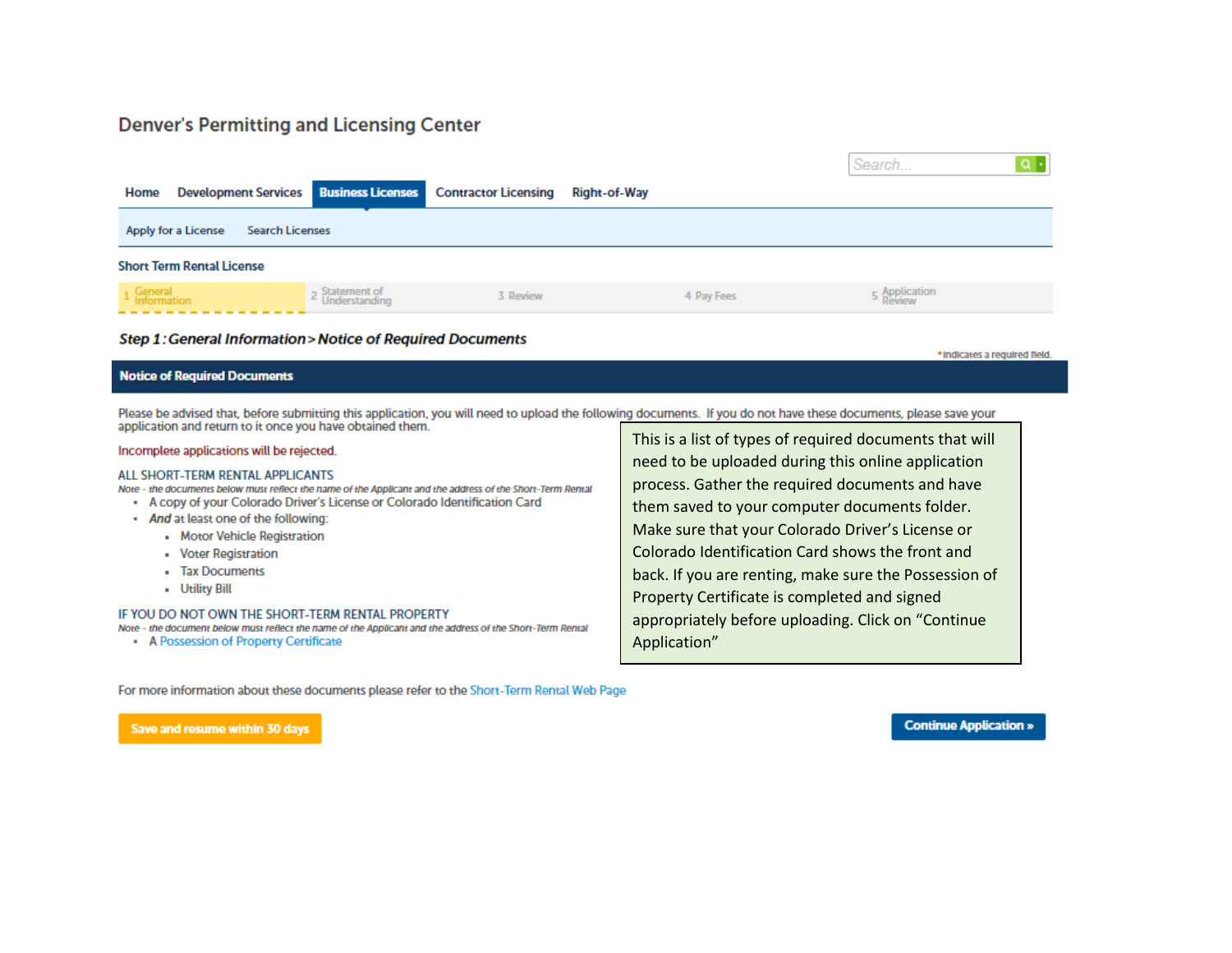$\mathcal{L}(\mathcal{A})$  $\sim$ **Denver's Permitting and Licensing Center**  $Q \rightarrow$ Search... Home Development Services Business Licenses **Contractor Licensing Right-of-Way** Apply for a License Search Licenses **Short Term Rental License** 2 Statement of<br>Understanding 3 Review 4 Pay Fees 5 Application Review Step 1: General Information > Applicant Information indicates a required field. **Applicant Contact Information Applicant Birth Date** The person applying for the short-term rental license. Status updates and your professional license will be sent to the email address provided here. Click "Add New". Box on right will **Add New** pop up. Fill out information and mod Ark then click on "Continue. **Mailing Address Mailing Address Contact Information** Mail To Please provide a mailing address. Address Line 1 Click "Add New". Box on right will **Add New** Address Line 2 pop up. Fill out information and ·City then click on "Continue. Continue Clear **Optional Email Notification Recipient** If you would like an additional person to receive application notifications and a copy of your<br>information here. er contact **Add New** Once you have filled out the "Applicant" information and the "Mailing Address", click on "Continue Application"Save and resume within 30 days **Continue Application »**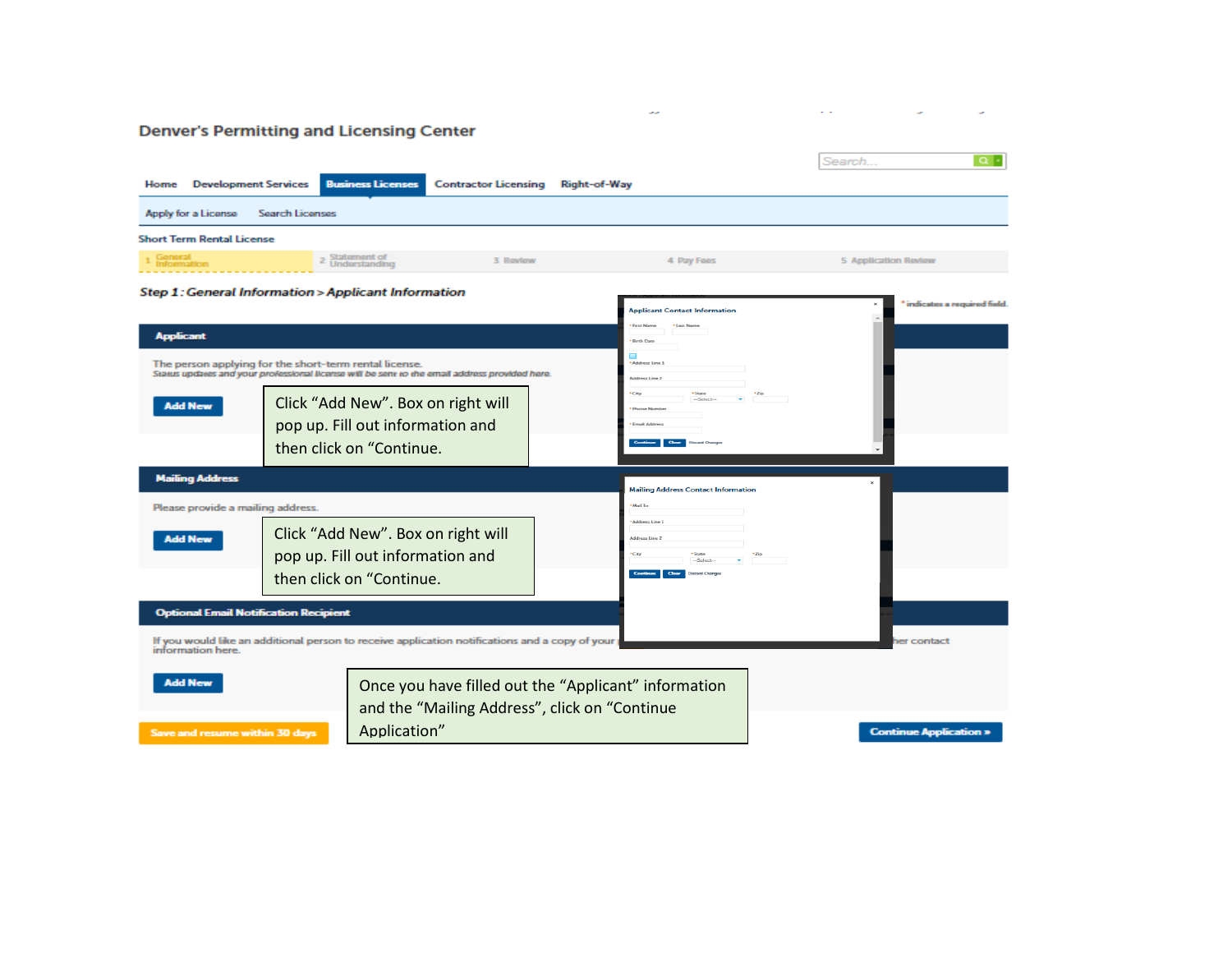**Short Term Rental License** 

| 1 General<br>Information<br>------------------------- | - Statement of<br>Understanding | 3 Review | 4 Pay Fees | 5 Application Review |
|-------------------------------------------------------|---------------------------------|----------|------------|----------------------|
|                                                       |                                 |          |            |                      |

#### **Step 1: General Information > Applicant Information**

\* indicates a required field.

The person applying for the short-term rental license.<br>Seaus updates and your professional license will be sent to the email address provided here.

#### Consact added successfully.

#### **Audra Miller**

**Applicant** 

**Business Name: Full Name:** Birthdate: 01/01/2000 Address Line 1: 201 W Collax Ave **Address Line 2:** City: Denver State: CO Zip Code: 80202 Email Address: audra miller@gmail.com Phone Number: (720) 865-2684 **Edit Remove** 

Review all information for accuracy. If you need to edit, click on the "Edit" button, make edits and then click on "Continue". If all information is correct, click on "Continue Application" below.

#### **Mailing Address**

Please provide a mailing address.

#### Consact added successfully.

**Business Name: Audra Miller Full Name:** Birthdate: Address Line 1: 201 W Collax AVe Address Line 2: City: Derwer State: CO Zip Code: 80202 **Email Address: Phone Number: Edit Remove** 

#### **Optional Email Notification Recipient**

If you would like an additional person to receive application notifications and a copy of your professional license once it is issued, please add his or her contact information here.

**Add New** 

Save and resume within 30 days

**Continue Application >**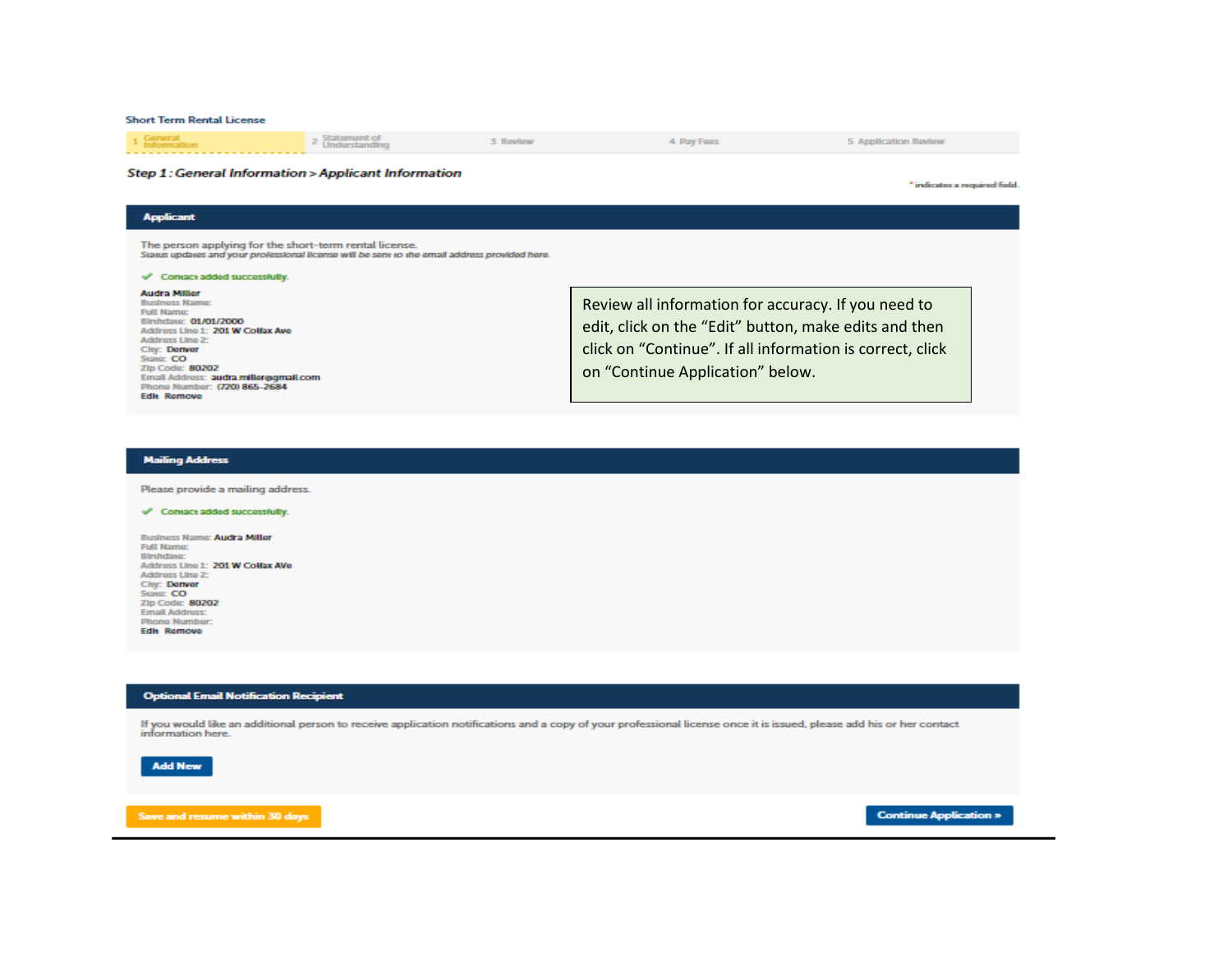

#### Step 1: General Information > Short Term Rental Address

**Short Term Rental Address** Please enter the street number and street name of your primary address. Then click "Search" to validate the address. After clicking "Search", you will be given the opportunity to select any applicable unit number or street direction. Your primary address will be licensed as your short-term rental. \*Street No.: Direction: \*Street Name: **Street Type:** --Select----Select-- $\overline{\phantom{a}}$  $\overline{\phantom{a}}$ **Unit Type:** Unit No.: --Select--Enter your "Street Number" and "Street Name" and then click on "Search". Once the address is filled in, **Search** Clear then click on "Continue Application"

Save and resume within 30 days

**Continue Application >** 

\* indicates a required field.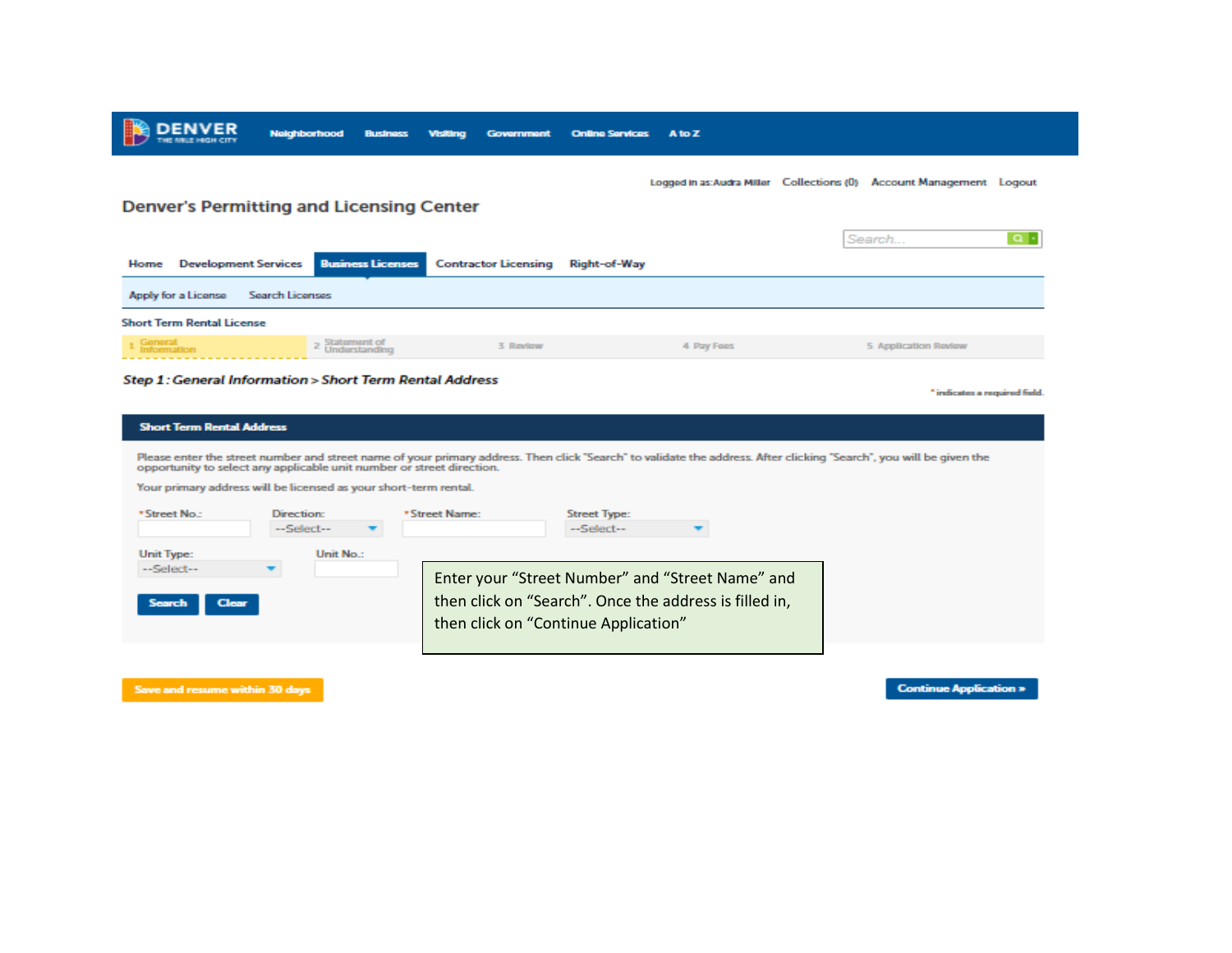Logged in as:Audra Miller Collections (0) Account Management Logout

## **Denver's Permitting and Licensing Center**

|                                        |                                 | Click on "Add Manager", fill out the information in the | earch                |
|----------------------------------------|---------------------------------|---------------------------------------------------------|----------------------|
| <b>Development Services</b><br>Home    | <b>Business Licenses</b><br>Con | pop-up window and click on "Submit". Review             |                      |
| Apply for a License<br>Search Licenses |                                 | information. If you need to, you can edit by using the  |                      |
| <b>Short Term Rental License</b>       |                                 | "Edit Selected" button. If everything is correct, click |                      |
| 1 General<br>1 Information             |                                 | on "Continue Application"                               | 5 Application Review |
|                                        |                                 |                                                         |                      |

Neighborhood Business Visiting Government Online Services A to Z

#### Step 1: General Information > General Manager Details

\* indicates a required field.

| <b>General Manager Details</b>                                                                                                                                                                                                                                                                   |      |                                                                                     |                           |                 |                                                                 |
|--------------------------------------------------------------------------------------------------------------------------------------------------------------------------------------------------------------------------------------------------------------------------------------------------|------|-------------------------------------------------------------------------------------|---------------------------|-----------------|-----------------------------------------------------------------|
| You must designate at least one individual as your General Manag<br>County of Denver for the duration of a short-term rental quest's<br>A General Manager/Local Responsible Party is an individual locat<br>access to the licensed premises and is authorized to make decisi<br>Showing 0-0 of 0 |      | GENERAL MANAGER (LOCAL RESPONSIBLE PARTY) DETAILS<br>*Name:<br>*State:<br>--Select- | * Home Address:<br>* Zipc | *City:<br>*DOB: | $\times$<br>are not in the City and<br>rm rental period who has |
| <b>Home Address</b><br><b>Name</b><br>No records found.<br><b>Dolota Solocted</b><br><b>Edit Solected</b>                                                                                                                                                                                        | City | *Direct Phone No.:<br>Submit                                                        | * Email:                  |                 | Email                                                           |
| Save and resume within 30 days                                                                                                                                                                                                                                                                   |      | Cancel                                                                              |                           |                 | <b>Continue Application &gt;</b>                                |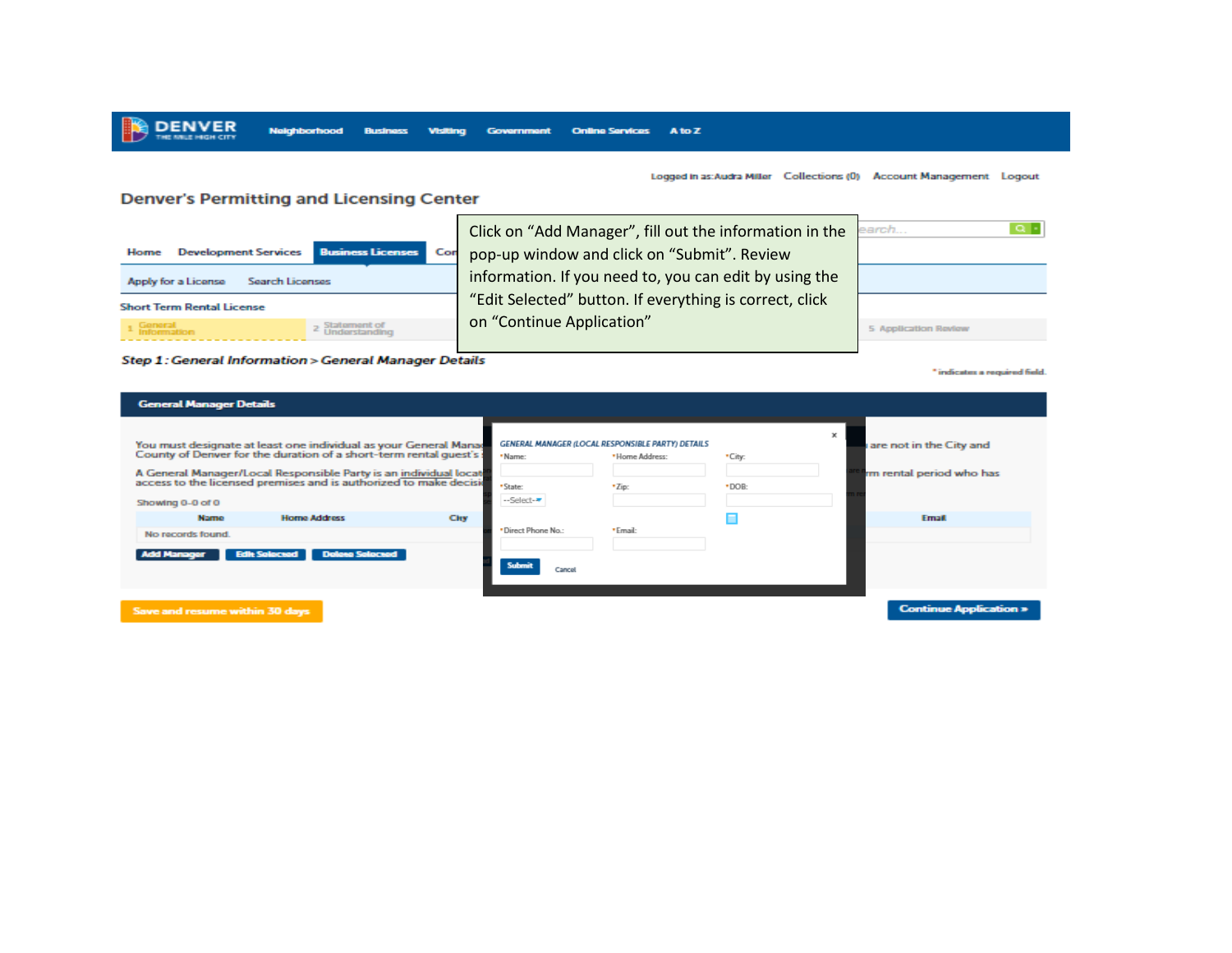

Lodger's Tax Account #: \*

######~#######

Find your Lodger's Tax Account #

Please visit Treasury's website for information on when and how to pay your taxes.

Save and resume within 30 days

**Continue Application »**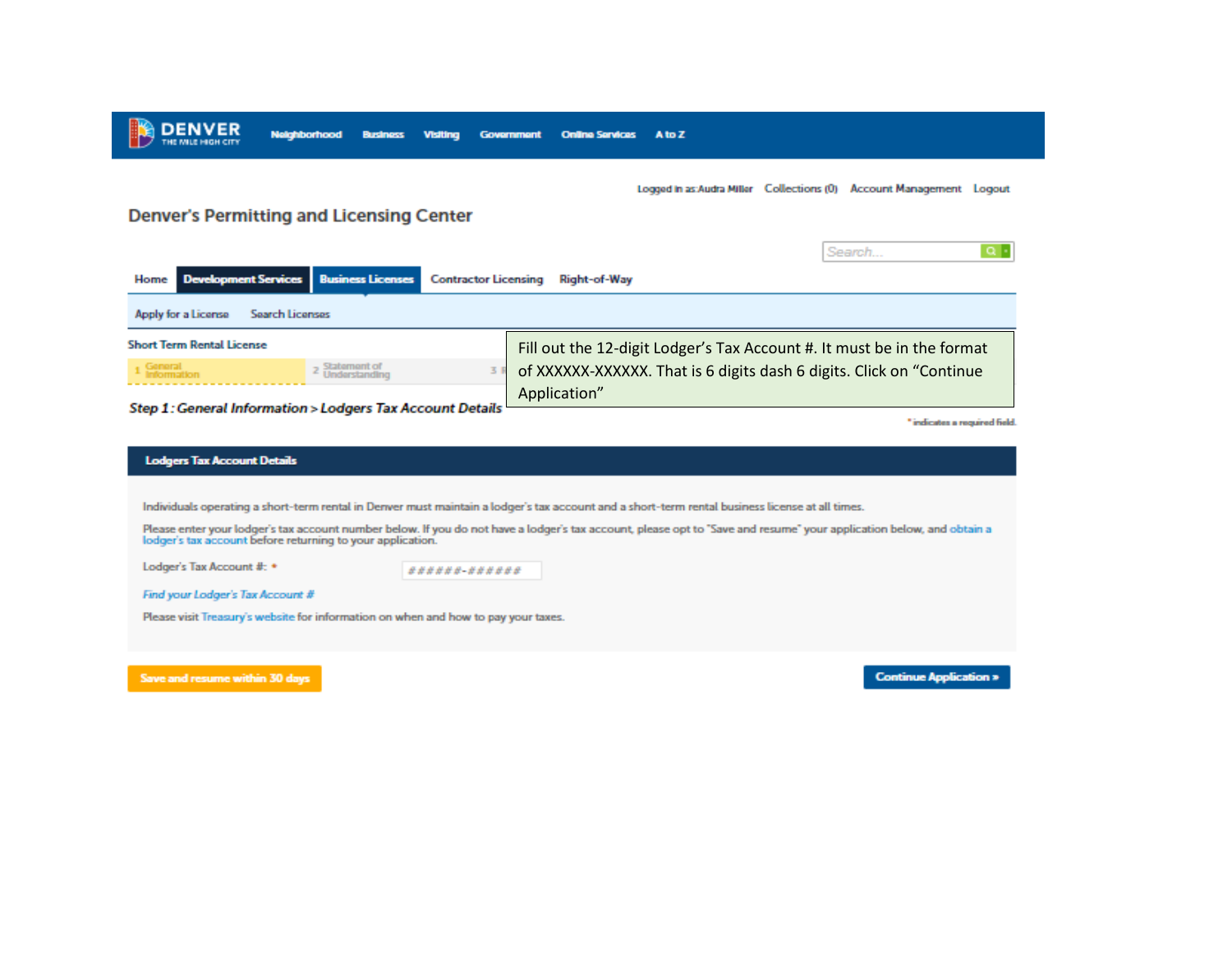

Step 1: General Information > Residency/Possession Information

\* indicates a required field.

| <b>Possession of Property</b>                      |                                                                                                          |
|----------------------------------------------------|----------------------------------------------------------------------------------------------------------|
| Do you own or rent the short-term rental property? | Click on the button indicating whether you "Own" or<br>"Rent" your primary residence. Click on "Continue |
| <b>Own:</b>                                        | Application"                                                                                             |
| <b>Rent:</b>                                       |                                                                                                          |

Save and resume within 30 days

**Continue Application »**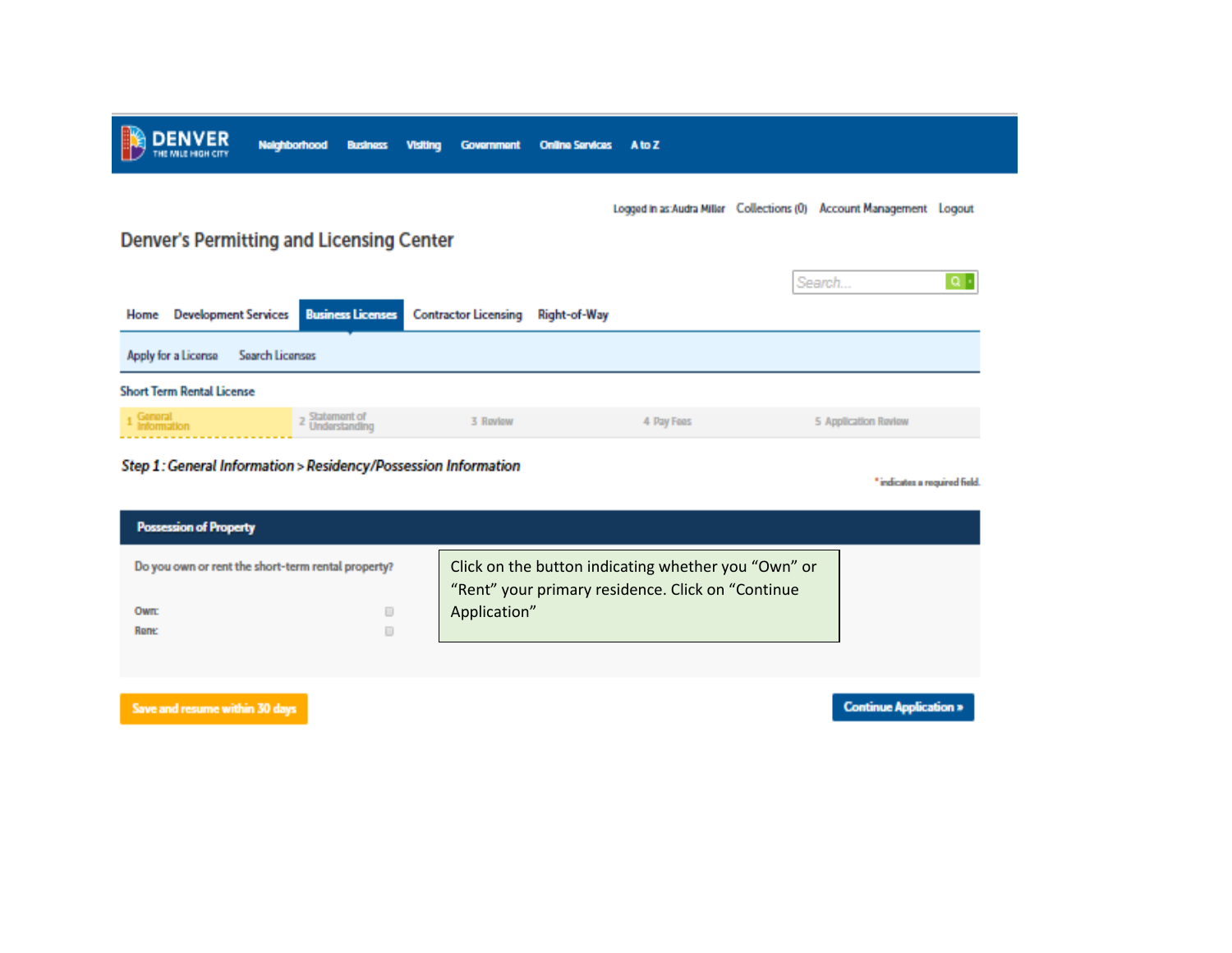

### **Step 1: General Information > Required Documents**

| <b>Required Documents</b>                                                                                                                                                                    |                                                     |                                                   |  |                               |  |  |
|----------------------------------------------------------------------------------------------------------------------------------------------------------------------------------------------|-----------------------------------------------------|---------------------------------------------------|--|-------------------------------|--|--|
| Please upload the following required documents.<br>Note - the name and address shown on these documents must match the applicant name and short-term rental address you previously provided. |                                                     |                                                   |  |                               |  |  |
| A copy of your Colorado Driver's License or Colorado Identification Card                                                                                                                     |                                                     |                                                   |  |                               |  |  |
| At least one of the following:<br>- Motor Vehicle Registration<br>- Voter Registration                                                                                                       |                                                     |                                                   |  |                               |  |  |
| - Tax Documents<br>- Utility Bill                                                                                                                                                            | Click on "Upload" next to the Colorado Driver's     |                                                   |  |                               |  |  |
|                                                                                                                                                                                              | License. Select the copy of the identification from |                                                   |  |                               |  |  |
|                                                                                                                                                                                              |                                                     | your computer documents folder. Click on the next |  |                               |  |  |
| Save and resume within 30 days                                                                                                                                                               | "Upload" button and upload one of the required      |                                                   |  | <b>Continue Application »</b> |  |  |
|                                                                                                                                                                                              | documents listed to the left. Click on "Continue"   |                                                   |  |                               |  |  |
|                                                                                                                                                                                              | Application"                                        |                                                   |  |                               |  |  |
|                                                                                                                                                                                              |                                                     |                                                   |  |                               |  |  |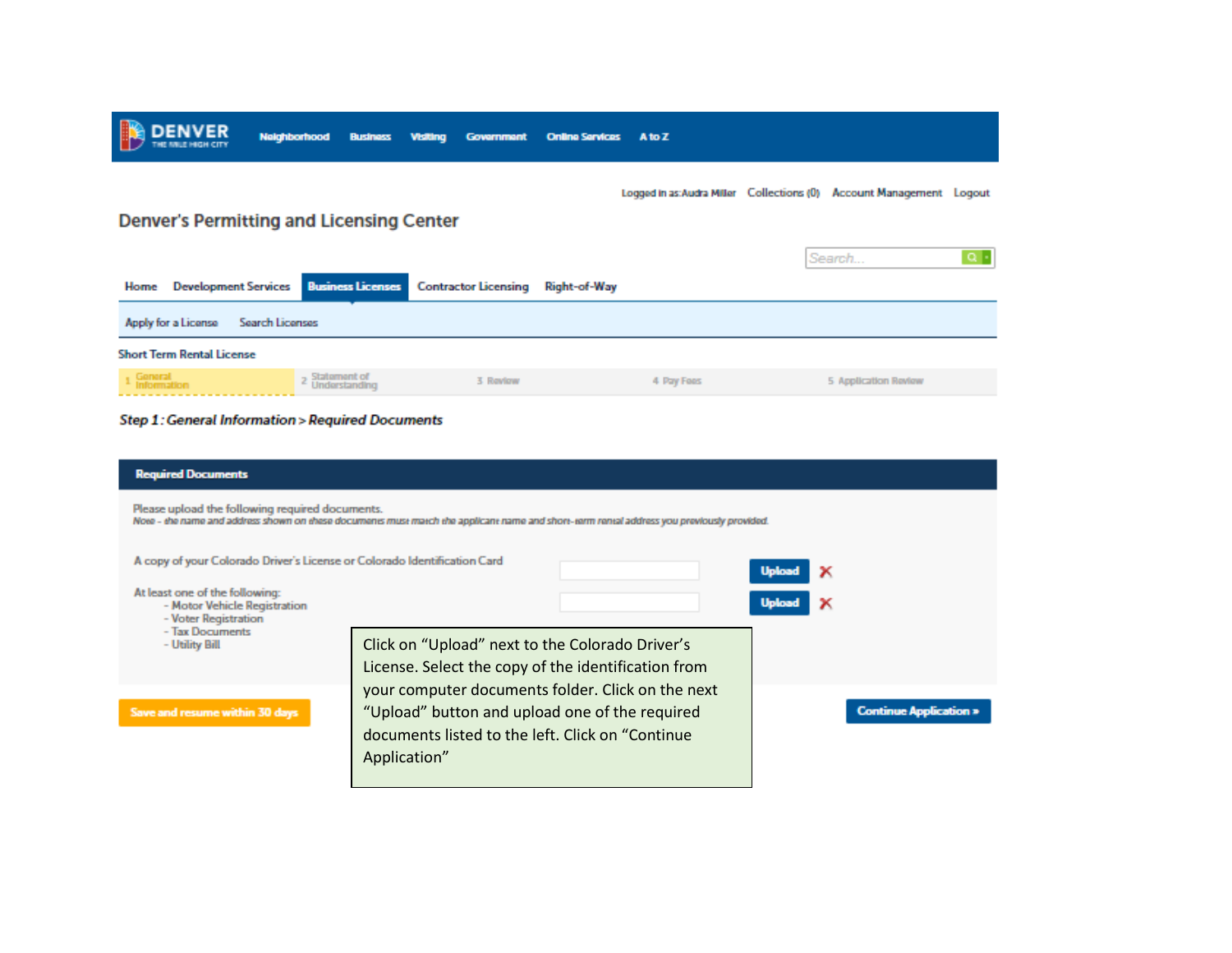| Development Services Business Licenses Contractor Licensing Right-of-Way<br>Home |                                                     |                           |
|----------------------------------------------------------------------------------|-----------------------------------------------------|---------------------------|
| Apply for a License<br>Search Licenses                                           | If you acknowledge and agree to all 7 "Statement of |                           |
| <b>Short Term Rental License</b>                                                 | Understanding" items below, check the box and then  |                           |
| 2 Statement of<br>Understanding<br>1 General<br>1 Information                    | click on "Continue Application"                     | <b>Application Review</b> |
|                                                                                  |                                                     |                           |

# Step 2 : Statement of Understanding > Statement of Understanding

\* indicates a required field.

**Continue Application »** 

### **Statement of Understanding**

Save and resume within 30 days

| If you are granted a Short-Term Rental Business License, you must comply with all rules and regulations outlined in the Colorado Revised Statutes, the Denver Revised<br>Municipal Code, the Denver Zoning Code, Denver Excise and Licenses Rules Governing Short-Term Rentals.                                                                                                           |
|-------------------------------------------------------------------------------------------------------------------------------------------------------------------------------------------------------------------------------------------------------------------------------------------------------------------------------------------------------------------------------------------|
| I acknowledge and agree to these terms: *                                                                                                                                                                                                                                                                                                                                                 |
| If you are granted a Short-Term Rental Business License, you shall provide a brochure to all renters that contains information required by the Denver Revised<br>Municipal Code.                                                                                                                                                                                                          |
| I acknowledge and agree to these terms: *                                                                                                                                                                                                                                                                                                                                                 |
| If you are granted a Short-Term Rental Business License, your smoke detector(s), carbon monoxide detector(s), and fire extinguisher(s) must remain in good working<br>condition at all times.                                                                                                                                                                                             |
| I acknowledge and agree to these terms: *                                                                                                                                                                                                                                                                                                                                                 |
| If you are granted a Short-Term Rental Business License, you must maintain an insurance policy as described in the Denver Excise and Licenses Rules Governing<br>Short-Term Rentals at all times. Failure to maintain an insurance policy meeting this requirement shall be cause for automatic suspension of the Short-Term Rental<br>Business License until the coverage is reinstated. |
| I acknowledge and agree to these terms: *                                                                                                                                                                                                                                                                                                                                                 |
| I certify that, before submitting this application, I notified my insurance company and HOA (if applicable) that I intend to use my primary residence as a Short-Term<br>Rental                                                                                                                                                                                                           |
| I acknowledge and agree to these terms: *                                                                                                                                                                                                                                                                                                                                                 |
| I certify that I do not owe any administrative citation fines, court fees or fines, or assessments to the City and County of Denver.                                                                                                                                                                                                                                                      |
| I acknowledge and agree to these terms: *                                                                                                                                                                                                                                                                                                                                                 |
| I understand that the failure to comply with any of the above terms may result in fines or the suspension or revocation of my license.                                                                                                                                                                                                                                                    |
| I acknowledge and agree to these terms: *                                                                                                                                                                                                                                                                                                                                                 |
|                                                                                                                                                                                                                                                                                                                                                                                           |
|                                                                                                                                                                                                                                                                                                                                                                                           |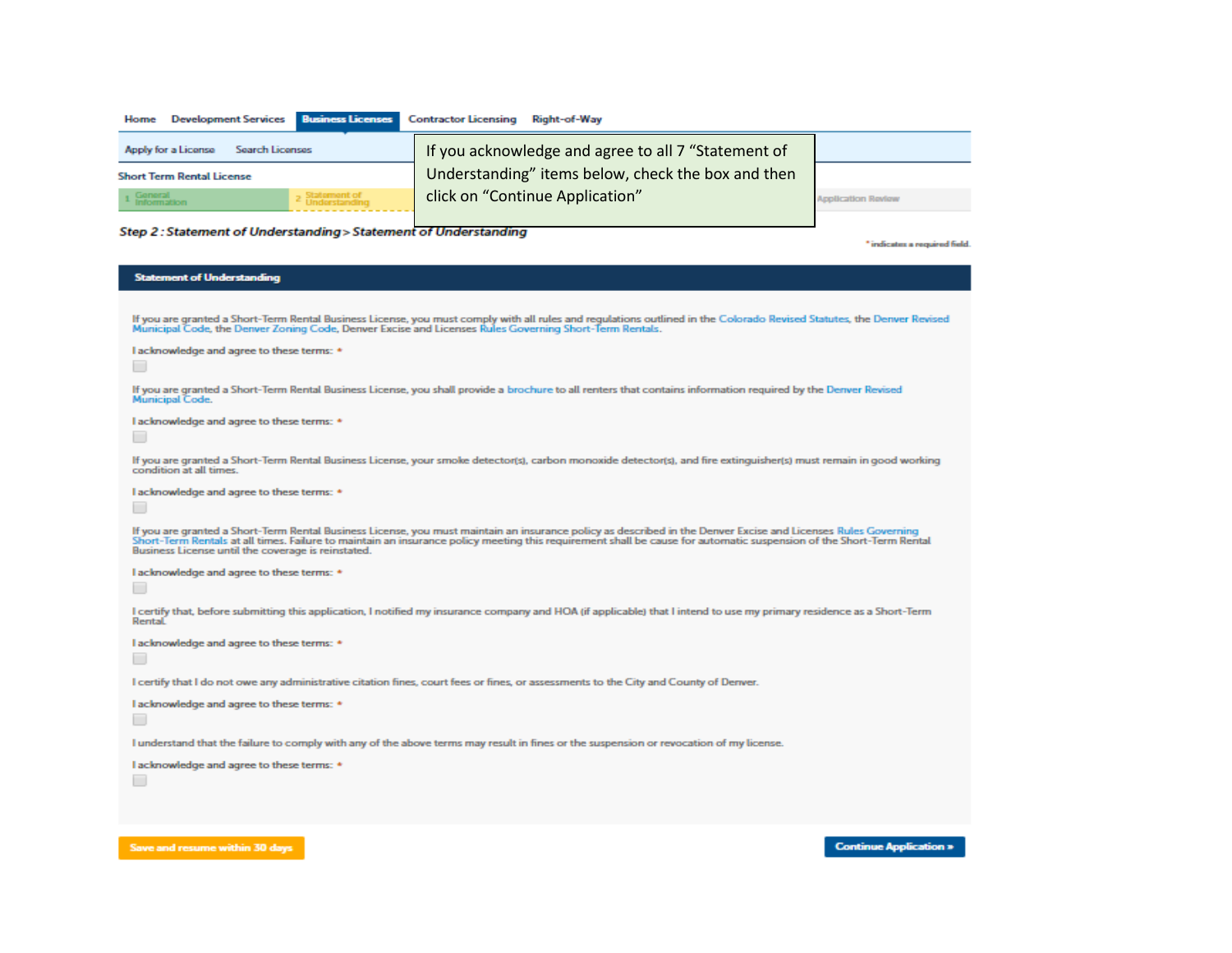|                                                 | <b>Neighborhood</b>         | <b>Business</b>          | <b>Visiting</b> | Government | <b>Online Services</b> | A to Z                                           |                                                              |                      |
|-------------------------------------------------|-----------------------------|--------------------------|-----------------|------------|------------------------|--------------------------------------------------|--------------------------------------------------------------|----------------------|
| <b>Denver's Permitting and Licensing Center</b> |                             |                          |                 |            |                        |                                                  | Logged in as:Audra Miller Collections (0) Account Management | Logout               |
|                                                 |                             |                          |                 |            |                        | Review your application. Read the "Oath of       | Application". If you agree to the certification, click on    | $\alpha$ .           |
| Home                                            | <b>Development Services</b> | <b>Business Licenses</b> | Contractor      |            |                        | the box and then click on "Continue Application" |                                                              |                      |
| Apply for a License                             | Search Licenses             |                          |                 |            |                        |                                                  |                                                              |                      |
| <b>Short Term Rental License</b>                |                             |                          |                 |            |                        |                                                  |                                                              |                      |
| General<br>Information                          |                             |                          |                 | 3 Review   |                        | 4 Pay Fees                                       |                                                              | 5 Application Review |

**Step 3: Review** 

Please review all information below. Click the "Edit" buttons to make changes to sections or "Continue Application" to move on.

# **Record Type**

#### **Short Term Rental License**

| <b>Oath of Application</b>                                                                                                                                     |                          |
|----------------------------------------------------------------------------------------------------------------------------------------------------------------|--------------------------|
| I declare under penalty of perjury in the second degree that this application and all attachments are true, correct, and complete to the best of my knowledge. | A.                       |
|                                                                                                                                                                |                          |
|                                                                                                                                                                |                          |
|                                                                                                                                                                |                          |
|                                                                                                                                                                | $\overline{\phantom{a}}$ |
| By checking this box, I agree to the above certification.                                                                                                      | Date:                    |

Save and resume within 30 days

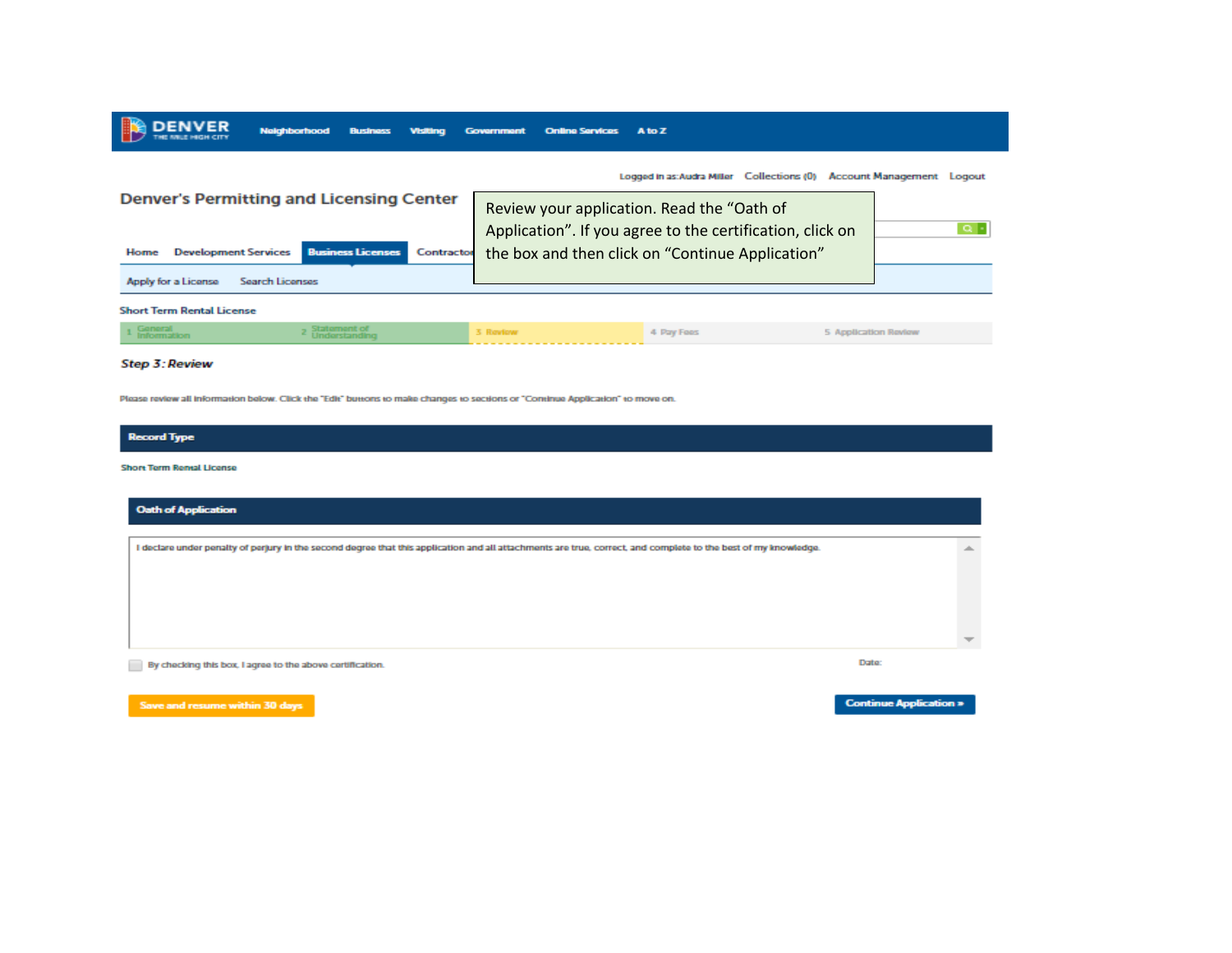

Logged in as:Audra Miller Collections (0) Account Management Logout

# **Denver's Permitting and Licensing Center**

|      |                                  |                                 |                                                             |              |                      | Search | $\alpha$ . |
|------|----------------------------------|---------------------------------|-------------------------------------------------------------|--------------|----------------------|--------|------------|
| Home |                                  |                                 | Development Services Business Licenses Contractor Licensing | Right-of-Way |                      |        |            |
|      | Apply for a License              | Search Licenses                 |                                                             |              |                      |        |            |
|      | <b>Short Term Rental License</b> |                                 |                                                             |              |                      |        |            |
|      | General<br>Information           | 2 Statement of<br>Understanding | 3 Review                                                    | 4 Pay Fees   | 5 Application Review |        |            |
|      | Step 4: Pay Fees                 |                                 |                                                             |              |                      |        |            |

Listed below are preliminary fees based upon the information you've entered.

#### **Application Fees**

| Feex                             |                                                                                                                                                                        | Arrest in |
|----------------------------------|------------------------------------------------------------------------------------------------------------------------------------------------------------------------|-----------|
| Short Term Rentals License Fee   |                                                                                                                                                                        | \$25.00   |
| TOTAL FEES: \$25.00              | This informs you as to the amount you will be paying<br>for the license. Click on "Continue Application". You<br>will then be redirected to our online payment center. |           |
| <b>Continue Application &gt;</b> |                                                                                                                                                                        |           |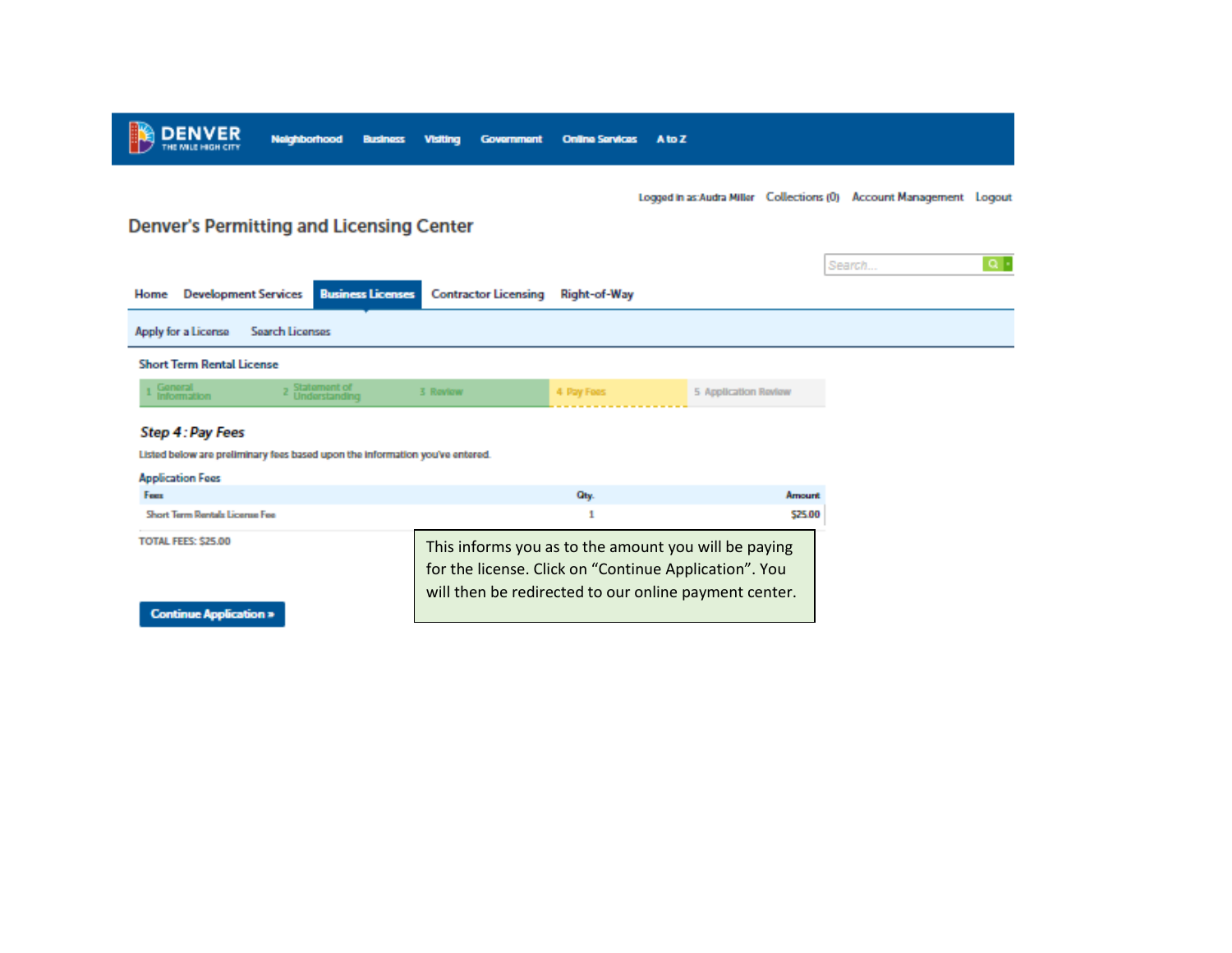| This shows how much you will be charged. Click on                  |                                                                                           |
|--------------------------------------------------------------------|-------------------------------------------------------------------------------------------|
|                                                                    |                                                                                           |
| "Checkout Now"                                                     |                                                                                           |
|                                                                    |                                                                                           |
|                                                                    |                                                                                           |
|                                                                    | <b>Add More</b>                                                                           |
|                                                                    |                                                                                           |
|                                                                    |                                                                                           |
|                                                                    |                                                                                           |
|                                                                    |                                                                                           |
|                                                                    |                                                                                           |
|                                                                    |                                                                                           |
|                                                                    |                                                                                           |
| Click 'Checkout Now' when you are ready to complete your purchase. |                                                                                           |
|                                                                    | Accela Record ID: 19TMP-000058<br>\$25.00<br><b>SubTotal:</b><br>\$25.00<br><b>Total:</b> |

Empty Cart

**Checkout Now**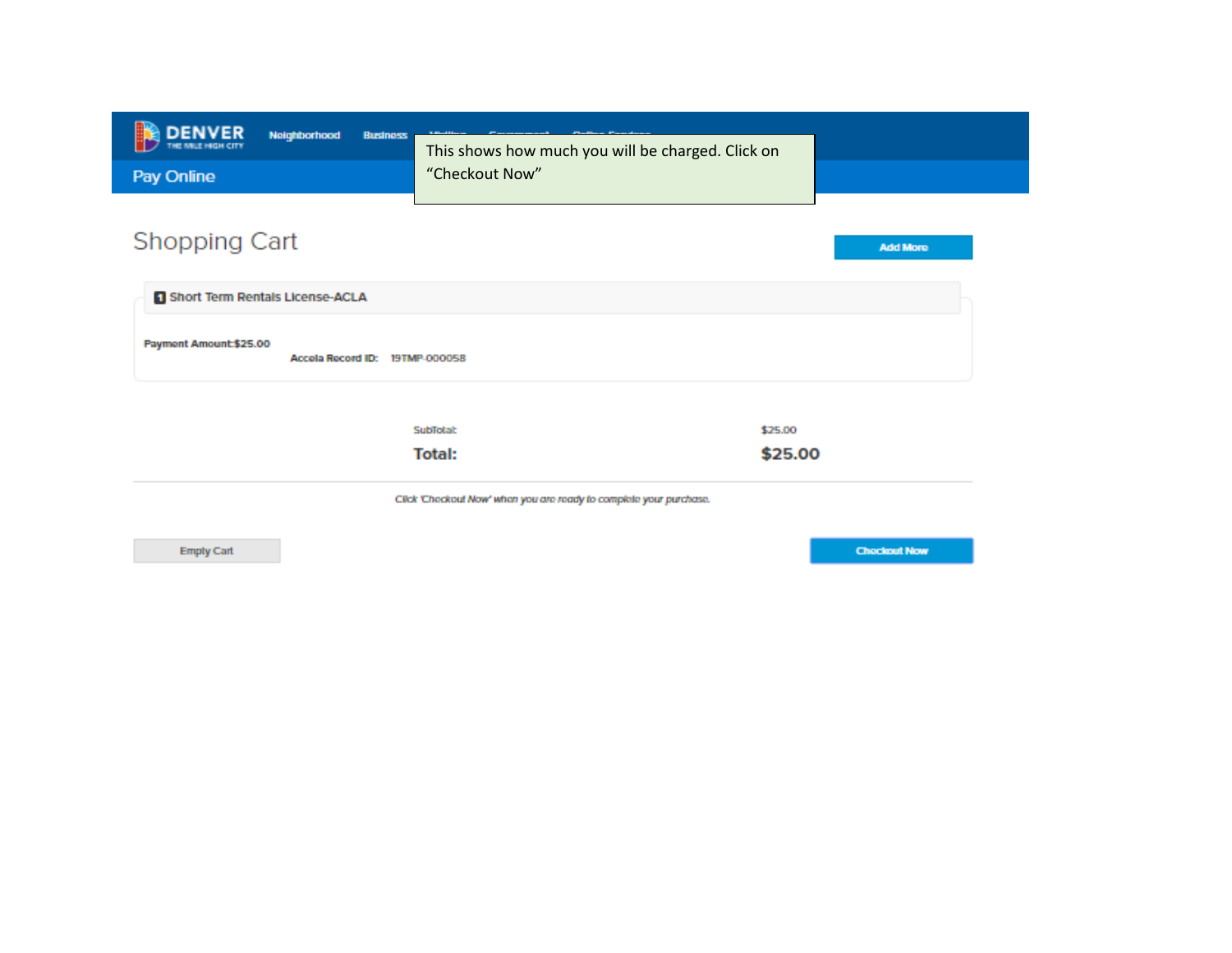| <b>DENVER</b><br>THE MILE HIGH CITY                                                            | Neighborhood<br><b>Business</b> | <b>Visiting</b> | Government | <b>Online Services</b>                                                                                       |
|------------------------------------------------------------------------------------------------|---------------------------------|-----------------|------------|--------------------------------------------------------------------------------------------------------------|
| Pay Online                                                                                     |                                 |                 |            |                                                                                                              |
| Make a Payment                                                                                 |                                 |                 |            | <b>View Cart</b><br><b>Return</b>                                                                            |
| Item Charges                                                                                   |                                 |                 |            | <sup>®</sup> Payment from credit card                                                                        |
| <b>SubTotal:</b><br><b>Total:</b>                                                              | \$25.00<br>\$25.00              |                 |            | <sup>©</sup> Payment from bank account<br><b>Discover</b><br>▼<br><b>Credit Type:</b><br><b>Card Number:</b> |
| Enter your credit card or bank account information<br>and then click on "Complete Transaction" |                                 |                 |            | <b>Expiration Date:</b><br>▼<br><b>Zip Code:</b>                                                             |

Safe Checkout Guaranteed. View our Privacy and Security Policies.

DISCOVER

**VISA**